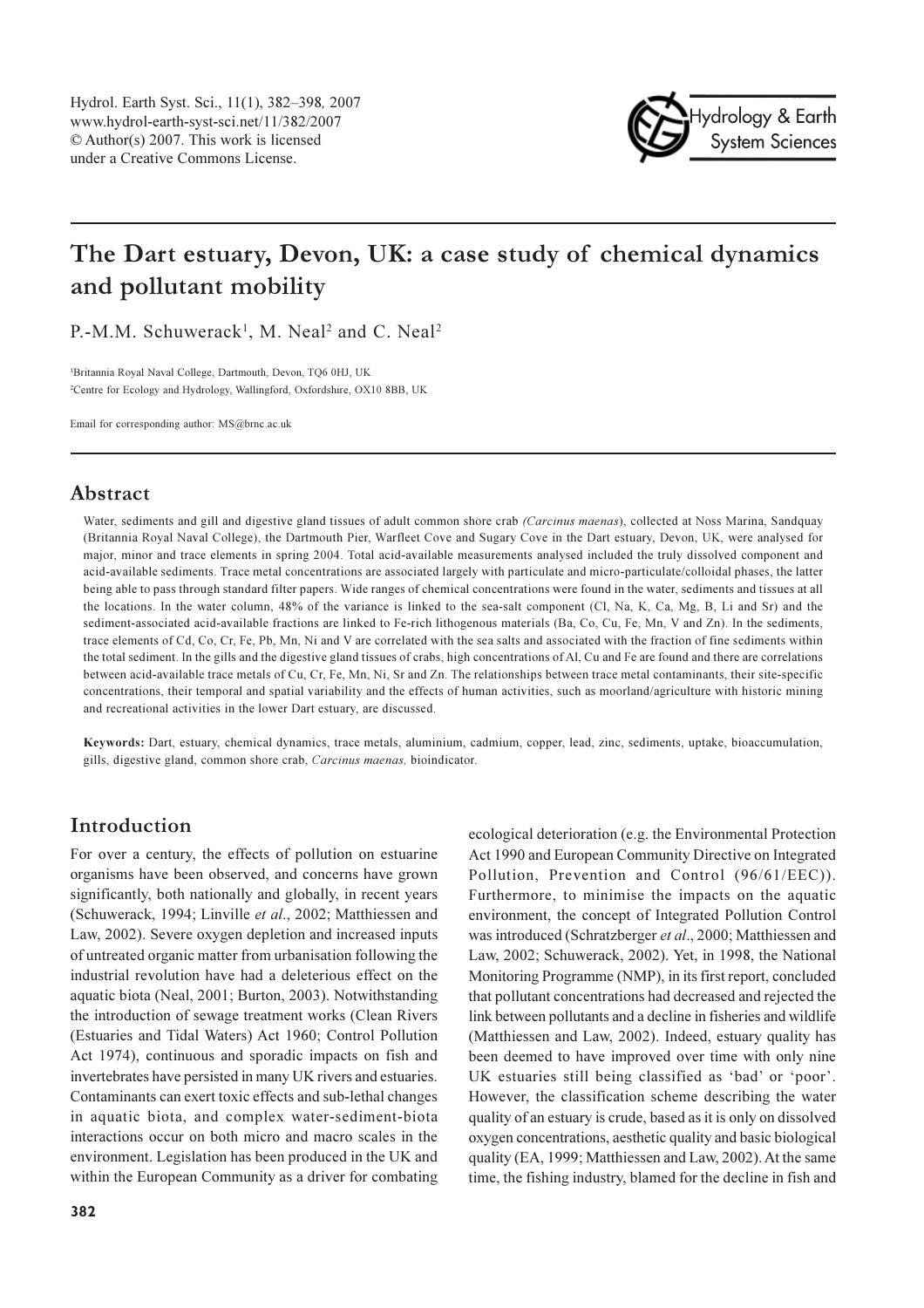shellfish in many coastal areas, has removed, annually, 30 to 40% of the biomass in the North Sea (Parret, 1998; EA, 1999). This compounded the view that, because many contaminants had decreased since the industrial revolution, contaminant impact was minor when compared to that of fishing. Nonetheless, little consideration was given either to the diversity of riverine habitats or to the wide range of pollutant types within polluted rivers and estuaries.

Contamination within rivers and estuaries can relate to historic and contemporary sources (Neal, 2001). Indeed, for substances such as micro-organics, there may be a legacy of pollution, while some new compounds are environmentally problematic and for metals there are issues of leakage from spoil tips and decommissioned mines (Neal, 2001, 2003). Furthermore, the analysis was at best naïve owing to the complex interactions of the topography of the river and estuary and physico-chemical factors governing the bioavailability and the wide range of 'target species' to be considered (Schuwerack et al., 2001; Matthiessen and Law, 2002). For example, in the more quiescent areas of a river and estuary, dissolved contaminants at high concentrations in the water column may be adsorbed in high concentrations to fine-grained sediments, while at low concentrations sediment-bound contaminants may enter the water column (Matthiessen and Law, 2002; Lakhan et al., 2003; Zhou et al., 2004; Wu et al., 2005). Routine monitoring of water quality and sediments may miss areas of particularly high contaminant concentrations, so that the overall classification may be inappropriate. Indeed, the EU Water Framework Directive, focused as it is on the catchment scale, does not consider sediment quality and quantity to be an issue (EA, 2005; Westrich and Förstner, 2005). Furthermore, the effects of bioturbation and diffusional gradients within the sediments, associated with diverse behaviours throughout the aquatic food chain such as scavengers and filter-feeders, often have not been considered (Paarlberg et al., 2005). Thus, measuring only dissolved contaminants excludes the fraction of trace contaminants adsorbed to sediments and may lead to erroneous conclusions over flux transfers, critical pathways and environmental risks (Long et al., 1998; Newman et al.,  $2002$ ).

Contaminants, their bioavailability and their effects on aquatic communities or ecosystems may be identified by examining the responses of sedentary benthic species, the choice of which depends upon their availability, position and niches within the food web (Attrill and Depledge, 1997; Schuwerack et al., 2001). Macrobenthic invertebrates are suitable bioindicator species, due to the site fidelity of such benthic feeders (Warwick 1986, 1993; Gray et al., 1990). The uptake via food or water has been studied extensively

in marine crustacea (Eisler, 1987; Schlekat et al., 2002; Schuwerack, 2002). However, uptake and accumulation of contaminants vary according to their availability, i.e. their speciation in the aquatic environment and the physiological state of the organism (Bryan, 1979; Engel et al., 1981; Schlekat et al., 2002; Schuwerack, 2002). Trace metal accumulation in the biota can often be highly variable from species to species and with diurnal and seasonal cycles (Bryan, 1979; Engel et al., 1981; Schuwerack, 2002). Metal uptake and accumulation may differ with the nutritional state, age, size and sex of the animal (Leung and Furness, 2000; Schuwerack, 2002), while metal fluctuations in crustaceans exhibit periodisms due to their moult cycle (Bryan, 1979; Engel and Brouwer, 1987; Taylor and Anstiss, 1999). Although the uptake of contaminants via food or water has been studied extensively in marine crustacean species (Eisler, 1987; Depledge and Rainbow, 1990), studies of bioaccumulation in UK estuaries must be advanced (Bryan and Langston, 1992; Matthiessen and Law, 2002) before serious environmental risks can be assessed and remediation strategies determined.

Multidisciplinary research on the effects of complex interactions between meteorological, physical, chemical and geological processes on the aquatic biota is currently limited and does not encompass sufficient environmental variables that interact with the biota. Ecotoxicological data are often variable and in the past, this variability has often been played down. However, in the 1990s, ranges of responses, as opposed to mean response, were used by some workers to explain the intra- and inter-specific variability in benthic organisms, but the cause remained unexplained. To date, few studies give insight into the processes integrated within aquatic systems or the mobility of trace metals and other chemicals and their combined effects on these ecosystems (Schuwerack, 2002; Matthiessen and Law, 2002; Gueiros et al., 2003; Westrich and Forster, 2005).

This paper describes a case study of a major UK river estuary in S.W. England, the Dart. Its catchment comprises an upper half of steep sided topography with moorland draining granitic rocks and a lowland agricultural half on carboniferous shales and sandstones (IH, 1998). In the upper catchment, historical contamination from mining activity occurs and this was associated with mineralisation from the granite to the adiacent country rock (Duff, 1992). Subsequently, much of the mining spoils have been fluvially transported as suspended sediments. In addition to the ecosystem damage from mining, anthropogenic inputs from local communities, farming and recreational activity, such as moored boats in summer, are thought to be the prime source of the elevated concentrations of trace metals and other chemicals in the Dart. There have been few scientific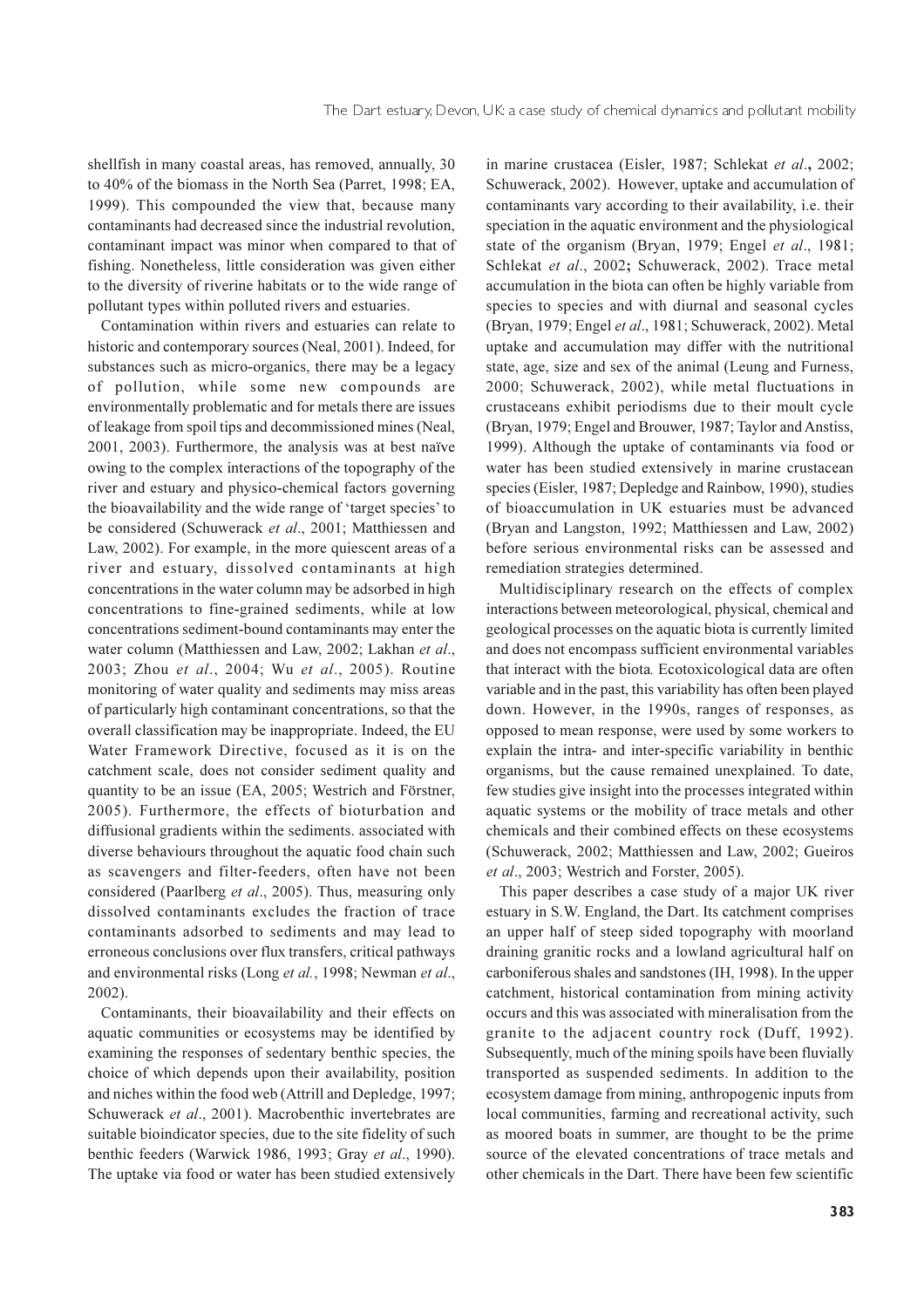studies in the Dart and chemical analyses for water and sediments are patchy and outdated (Thain et al., 2004). Apart from the long-term deployment in situ of a remote data logging system, there is no clear evidence of the fate of these pollutants or of any pollution in the Dart estuary; information is limited to currents, tidal streams, grain size, topography of the riverbed and borders (Thain et al., 2004), or bioavailability and bioaccumulation in the Dart and its estuary. The present study examines the relationship of major, minor, trace elements and nutrients in the water and sediments as well as in the uptake and storage organs of the common shore crab, the benthic macro-invertebrate, Carcinus maenas, in the lower Dart estuary.

# Study area

The River Dart in South Devon rises on acidic moorland overlying granite on Dartmoor, almost 600 m a.s.l. Its catchment area overall is approximately 500 km<sup>2</sup> and its average annual rainfall is over 2000 mm  $yr^{-1}$ . The acidity of the 250 km<sup>2</sup> of moorland soils in the upper catchment may be exacerbated by atmospheric inputs (nitrogen and sulphur oxides) and by changes in land use (EA, 1998). The lower Estuary of the River Dart comprises a ria, formed during flooding of the Dart valley in the Holocene with subsidence of the landmass. (Kelly, 1982; Thain et al., 2004). In width, the Dart is less than 100 m near Totnes, 200 m at the steepsided river estuary and 250–350 m at its lowest reaches. The river is generally less than 14 m deep, with pools up to 25 m deep in the lower reaches near Dartmouth (Fig. 1) (Thain et al., 2004).

The tidal estuary extends inland as far as the weir at Totnes, 17 km from Castle point at the mouth of the Dart estuary. Mean flow velocity varies from less than  $1 \text{ m}^3 \text{ sec}^{-1}$  to a mean annual freshwater flood of 229.5 m<sup>3</sup> sec<sup>-1</sup> at Austin's Bridge mid-way along the river. Annual rainfall and runoff are 1841 mm and 1410 mm, respectively, and the base flow index is 0.53 (IH, 1998). In summer, freshwater inflow to the estuary has been as low as  $2 \text{ m}^3 \text{ sec}^{-1}$  and, in March, flow rates have been typically  $15-20$  m<sup>3</sup> sec<sup>-1</sup>(Thain *et al.*, 2004). The Dart has an asymmetric macro tidal regime with a spring and neap range of 5.2 m and 1.8 m, respectively. The duration of the flood tide is typically six and a half hours, with a characteristic flow velocity of 0.6 m  $s^{-1}$  at spring tides and  $0.3 \text{ m s}^{-1}$  at neap tides. The ebb tide duration is almost six hours and hence the flow exhibits marked ebb dominance (Thain et al., 2004). A v-shaped transient tidal intrusion front forms in the upper estuary during spring tides. This front may influence horizontal dispersion and residual circulation throughout the estuary and affect biological processes (Kuo et al., 1990; Thain et al., 2004).

384

Strong wave action at the entrance to the Dart's estuary can occur with continuous strong southerly, south-easterly and easterly winds. Just above the estuary, the significant bends in the river limit the transmission of strong wave action although a longer wavelength swell regularly makes its way into the harbour. The bedrock of the Dart catchment consists largely of granite and Devonian slates. The shores in the estuary and the river are predominantly rocky and steep. The middle and inner parts of the estuary are characterised by intertidal mudflats, narrow shingle shores and some bedrock outcrops. Along Dartmouth and Kingswear up to Noss, the shores are almost all vertical man-made walls.

The river and its tributaries contain recent alluvium and gravel deposits and large amounts of sand, silt and clay derived from the breakdown of the catchment's bedrock, the cliffs and the local seabed. Mineralised zones in the area are distributed in concentric belts around the granite intrusion in the upper part of the catchment. There is variation in the extent and nature of the mineralisation that is related to the thermal gradient at the time of the emplacement of the granite (Kelly, 1982). Percolating rainwater carrying carbon dioxide has caused secondary alterations of lode minerals above the water table and these zones have generally been eroded away or worked. While metalliferous mining and other mining activity at Whitecleaves Dolerite Quarry at Buckfastleigh have ceased, weathering of spoil tips of the ores of iron, copper, lead, zinc, tin, nickel and cobalt may release small amounts of metals into the drainage system (Kelly, 1982). However, Linhay Limestone Quarry at Ashburton still contributes high levels of suspended solids to local water sources (EA, 1998). Mean grain diameter correlates negatively with distance from the head of the estuary, indicating that the finer sediments were nearer the mouth of the Dart estuary (Kelly, 1982). Grain size distribution of clastic sediments is influenced by the physical processes of transportation and deposition. In riverine and estuarine sediments, with rapid shifts between erosion and deposition processes, variations in grain size are usually large. Increased trace metal sorption, often found with decreased grain size (Kelly, 1982, Lakhan et al., 2003; Westrich and Förster, 2005), may not occur in the Dart.

With the exception of Totnes, Dartmouth and some small villages, most of the land along the lower Dart is used for agricultural purposes (barley, maize and wheat to vines, orchards, cattle, sheep and pig grazing) with organic and inorganic fertilisers being used (Allen, 2001). The river and its estuary are used for recreational purposes, including sailing and other water sports, river cruising, fishing and crabbing (EA, 1997; Allen, 2001). Tributyltin (TBT)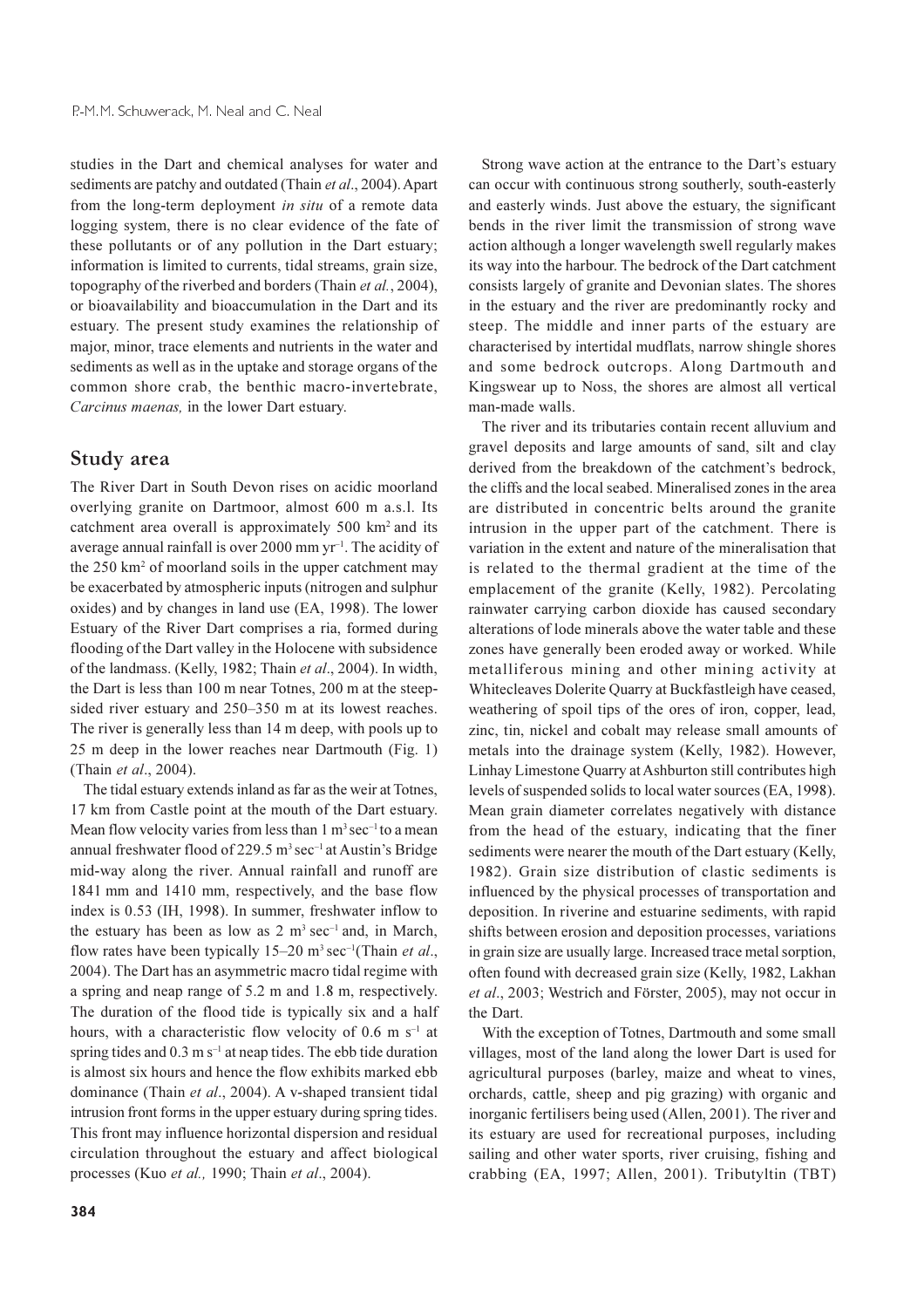The Dart estuary, Devon, UK: a case study of chemical dynamics and pollutant mobility



Fig. 1. The River Dart estuary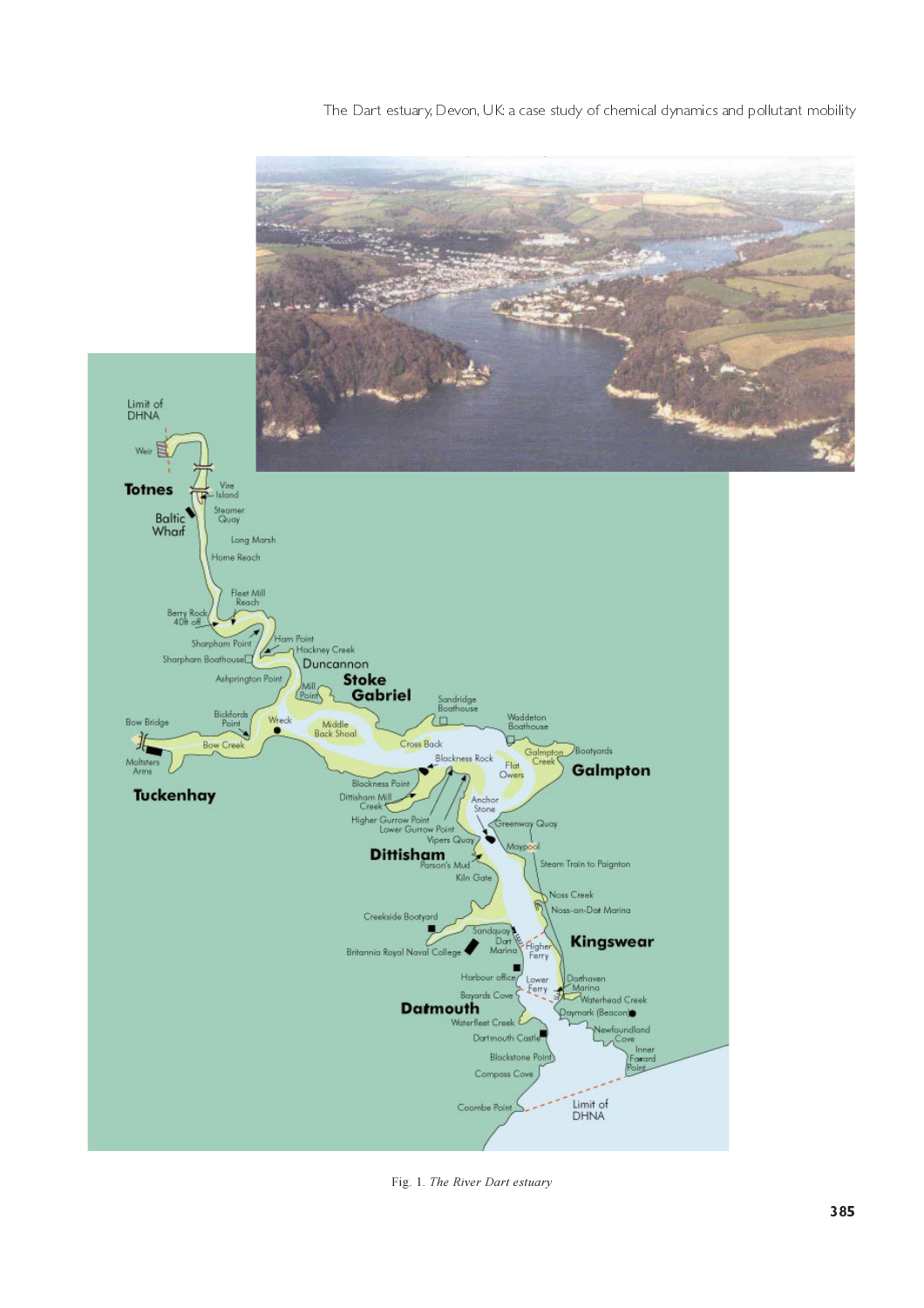pollution in the 1970s caused the closure of several oyster farms along the Dart and commercial growth of both oysters and mussels has had to be re-established in the last few years.

# Materials and methods

Water, sediments and crabs were collected from mid-tide level (MTL) at five sites (Fig. 1) in the Dart estuary on two calm days, the 9<sup>th</sup> and 10<sup>th</sup> April 2004. Sites 1 to 3 are furthest up river at Noss Marina (50°21.56'N, 3°34.64'W), Sandquay (50°20.56'N, 3°34.7W) and Dartmouth Pier  $(50^{\circ}21.65^{\circ}N, 3^{\circ}34.6^{\circ}W)$ , respectively. Warfleet, Site 4 (50°20.05'N, 3°34.35'W) and Sugary Cove, Site 5,  $(50^{\circ}20.42^{\prime}N, 3^{\circ}34.04^{\prime}W)$  lie within the river entrance to the estuary (Fig. 1).

Near the shore, water samples were collected 10 cm below the water together with 3 cm deep sediment cores from the surface of the riverbed. In addition, both female and male adult crabs (weight  $> 40$  g, carapace width  $5.0 \pm 0.8$  cm) were caught at the same locations, using small nets, baited with salmon and haddock fish pieces, attached to a fishing line. Sampling at each site was in triplicate. Background sediment and biology surveys were also made. The water, sediment and tissue sampled from the gills and digestive glands of the crabs were stored separately at  $4^{\circ}$ C in sterile polyethylene bottles for subsequent analyses. Each bottle was weighed to an accuracy of 0.1 mg prior to and after addition of water, sediments and tissues. Water samples were acidified to 1% v/v with concentrated Aristar grade nitric acid to allow acid leaching. The total acid-available fraction was determined. This fraction represents the truly dissolved, the microparticulate/colloidal component and the acidavailable particulate fraction (Neal et al., 1997). Ten and 5 ml of 50:50 v/v ultra-pure water/concentrated Aristar grade nitric acid was added to each bottle containing, respectively, sediments and gill/digestive gland tissues. The samples were kept undisturbed in a cool place for several days to allow equilibration and the supernatant was subsequently analysed by inductively coupled plasma optical emission spectroscopy, using a Perkin-Elmer Dual View instrument to obtain major and minor element and trace metal concentrations. The instrument was calibrated with commercially available standards. Analytical quality control (AQC) samples were included at the beginning and end of each batch of samples, while other standards were run after every tenth sample to check for instrumental drift. The laboratory participates in several UK and international proficiency testing exercises such as that run by Aquacheck Ltd. For the sediments and tissues, concentrations are presented as  $g l^{-1}$  or mg  $l^{-1}$  wet weight respectively.

# **Results**

The rocky shore of Sugary Cove (Site 5, Fig. 1), is biodiverse with a typically fucoid-dominated community and diverse types of green, red and brown algae, including Ulva, Enteromorpha spp., Codium, Cladophora in the littoral zone and Laminaria and Chorda spp. in the sub-littoral zone. Other predominant species in the littoral and supra-littoral zone included barnacle spp., chitons, sea anemones and snail spp.: Monodonta turbinata, Littorina spp. and Gibbula spp. A well-developed community of lichens was also present in the supra-littoral zone (Davies, 1991). The other four sites (Warfleet Cove, the Pier, Sandquay and Noss Marina; Fig. 1), are mudflats with a low species richness and a high biomass component.

The chemical analysis of water, sediments and tissues showed a high degree of variance in chemical concentrations (Tables  $1-5$ ).

#### CHEMICAL CONCENTRATIONS IN THE WATER OF THE LOWER DART ESTUARY

The total acid-available concentrations in the water column show high variability across all the sites (Table 1). Being estuarine waters, they are saline as reflected by the sea-salt components (Cl, Na, K, Ca, Mg, B, Li and Sr). The sea-salt concentrations generally decrease with distance from the river entrance due to dilution of the sea-water by the river water and their concentrations are highly correlated  $(p<0.001$ ; Table 1). However, their concentrations were lowest at Warfleet cove (Site 4: Table 1). Factor analysis reveals that 48% of the variance is explained by the sea-salt components and, in all water samples, their concentrations vary systematically by a factor of three. Chloride concentrations, for example, vary between about 7.3 and 20.6 g  $l^{-1}$  while the corresponding range for Na is 3.89 and 10.3  $g$   $l^{-1}$  (Table 1). Sea-salt concentrations are approximately normally distributed with the average and the median values being similar (Table 4).

In contrast to the sea-salts, the concentrations of the trace constituents are highly variable and the data are skewed, with median values typically much lower than the averages (Table 5). Aluminium and Fe have the highest averages, medians and ranges in concentration  $(2.1, 0.7, 0.1, 0.1)$ 10.9 mg  $l^{-1}$ , and 3.2, 1.0 and 0.1 to 17.8 mg  $l^{-1}$ , respectively). Strong linear relationships ( $p<0.001$ ) occur between the trace metals that are associated with Fe and Al oxides in particulate matter (Al, Co, Cu, Fe, Mn, V: Fig. 2) and factor analysis indicates that 27% of the variance is explained by this group. There is correlation between the sea-salt and the trace metal groups (Fig. 2) and there are two distinct linear trends in the relationship. Among the trace metals, there is also a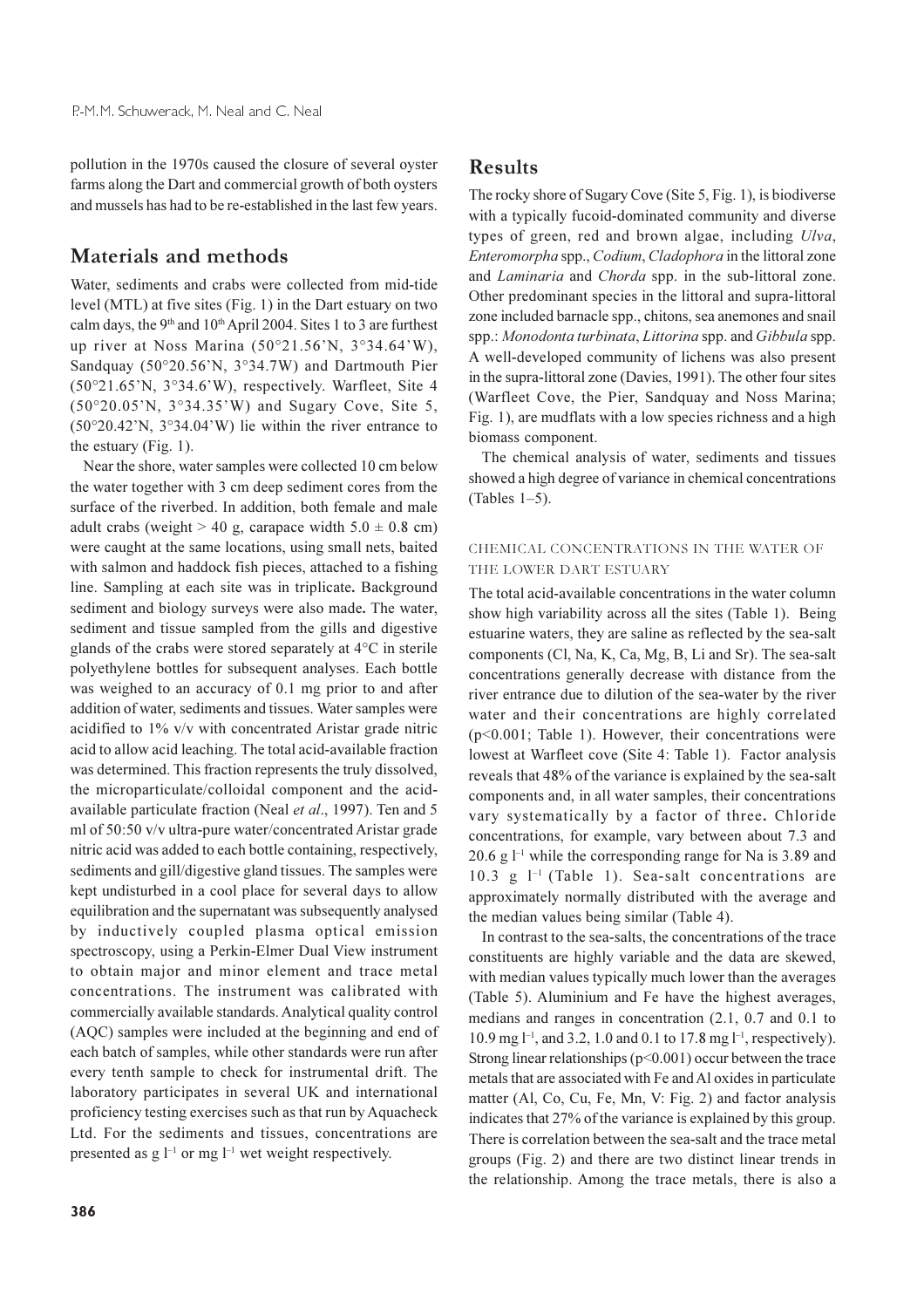| $\overline{\phantom{a}}$<br>$\mathcal{L}_{\mathcal{A}}$<br>$\frac{1}{2}$<br>$\overline{a}$<br>l<br>I<br>$\frac{1}{2}$<br>$\frac{1}{2} = \frac{1}{2}$<br>I<br>ICS NINHO<br>j<br>į<br>l<br>š<br>こく<br>$\sim$ $\sim$ $\sim$ $\sim$ $\sim$ $\sim$ $\sim$ $\sim$<br>Ī<br>i<br>$\overline{a}$<br>I<br>ļ<br>ί |   |
|--------------------------------------------------------------------------------------------------------------------------------------------------------------------------------------------------------------------------------------------------------------------------------------------------------|---|
|                                                                                                                                                                                                                                                                                                        |   |
|                                                                                                                                                                                                                                                                                                        |   |
|                                                                                                                                                                                                                                                                                                        |   |
|                                                                                                                                                                                                                                                                                                        |   |
|                                                                                                                                                                                                                                                                                                        |   |
|                                                                                                                                                                                                                                                                                                        |   |
|                                                                                                                                                                                                                                                                                                        |   |
|                                                                                                                                                                                                                                                                                                        |   |
|                                                                                                                                                                                                                                                                                                        |   |
| š<br>j<br>ĺ<br>I                                                                                                                                                                                                                                                                                       | j |

| ${\cal PO}_4$                                   | $\frac{2}{0.11}$                                    | ี<br>0.2<br>0.2                                                       |                        |                                                    | $0.18$<br>0.13<br>0.13                                               |                                                     |                | $\frac{0.2}{0.12}$                                  |                                                     |                                                     | 8<br>0.08<br>0.0                                         |                   |
|-------------------------------------------------|-----------------------------------------------------|-----------------------------------------------------------------------|------------------------|----------------------------------------------------|----------------------------------------------------------------------|-----------------------------------------------------|----------------|-----------------------------------------------------|-----------------------------------------------------|-----------------------------------------------------|----------------------------------------------------------|-------------------|
| $N\!H$ <sub>4</sub>                             | $0.04$<br>0.04                                      | 0.08                                                                  | $0.44$<br>$0.28$       |                                                    | $0.26$<br>$0.24$<br>$0.12$                                           |                                                     |                | 0.18<br>0.07<br>0.08                                |                                                     |                                                     | $\begin{array}{c} 0.21 \\ 0.07 \\ 0.22 \end{array}$      |                   |
| $\mathbb{Z}^n$                                  | $\begin{array}{c} 0.96 \\ 0.21 \\ 0.15 \end{array}$ | 0.11<br>0.17<br>0.13                                                  |                        |                                                    | $\begin{array}{c} 0.12 \\ 0.59 \\ 0.11 \end{array}$                  |                                                     |                | $0.3$<br>$0.14$<br>$0.11$                           |                                                     |                                                     | $\begin{array}{c} 14 \\ 0.03 \\ 0.13 \end{array}$        |                   |
| $\overline{A}$                                  |                                                     | 0.02                                                                  | 0.01                   |                                                    |                                                                      | 0.01                                                |                | $\frac{3}{2}$                                       |                                                     |                                                     | $\frac{5}{3}$ order                                      |                   |
| $\ddot{\lambda}$                                | $\begin{array}{c} 0.06 \\ 0.03 \\ 0.03 \end{array}$ | $\begin{array}{c} 0.02 \\ 0.03 \\ 0.02 \end{array}$                   |                        |                                                    | $0.03$<br>$0.15$<br>$0.04$                                           |                                                     |                | $\begin{array}{c} 0.06 \\ 0.03 \\ 0.03 \end{array}$ |                                                     |                                                     | $\begin{array}{c} 0.03 \\ 0.03 \\ 0.03 \end{array}$      |                   |
| Pb                                              | 0.11<br>0.03<br>0.05                                | $0.03$<br>0.05                                                        | 0.04                   |                                                    | 0.05<br>0.07<br>0.05                                                 |                                                     |                | $0.08$<br>0.04                                      | $\overline{a}$                                      |                                                     | $0.07$<br>0.00                                           |                   |
| Mn                                              | 0.01<br>0.01<br>0.01                                | $\begin{array}{c} 0.02 \\ 0.18 \\ 0.09 \end{array}$                   |                        |                                                    | $\frac{0}{0.01}$                                                     |                                                     |                | $\begin{array}{c} 0.35 \\ 0.03 \\ 0.03 \end{array}$ |                                                     |                                                     | $\begin{array}{c} 1.5 \\ 0.01 \\ 0.01 \end{array}$       |                   |
| $Fe$                                            | $0.2$<br>$0.3$<br>$0.5$                             | $-9.1$<br>$-4.3$                                                      |                        |                                                    | $\begin{array}{c} 1 \\ 0 \\ 1 \end{array}$                           |                                                     |                | $\frac{17.8}{1.3}$                                  |                                                     |                                                     | $6.7$<br>$0.1$<br>$5.1$                                  |                   |
| MINOR COMPONENTS $(mg l^{-1})$<br>$\mathcal{S}$ | 6.3<br>7.2<br>6.7                                   | $3.1$<br>$3.1$<br>$2.7$                                               |                        |                                                    | $6.3$<br>$6.3$                                                       |                                                     |                | $6.6$<br>$6.1$<br>$6.3$                             |                                                     |                                                     | $5.\overline{9}$<br>$4.\overline{9}$<br>$5.\overline{2}$ |                   |
| Ò                                               | $\circ$                                             |                                                                       |                        |                                                    | $\circ$                                                              | $\circ$                                             |                | $\circ$                                             | $\circ$                                             |                                                     |                                                          | $\circ$           |
| $\tilde{C}u$                                    |                                                     |                                                                       |                        |                                                    |                                                                      | $\circ$                                             |                |                                                     | $\circ$                                             |                                                     |                                                          | $\circ$           |
| $\mathcal{C}^o$                                 |                                                     |                                                                       |                        |                                                    | $\circ$                                                              | $\circ$                                             |                |                                                     | $\circ$                                             |                                                     |                                                          |                   |
| $\mathcal{C}d$                                  | $\begin{array}{c} 0.01 \\ 0.01 \end{array}$         | $\frac{1}{6}$                                                         |                        |                                                    | 5.0<br>0.01<br>0.0                                                   |                                                     |                | 5.0<br>0.01<br>0.0                                  |                                                     |                                                     | ㅎㅎㅎ<br>ㅎㅎㅎ                                               |                   |
| $\ddot{u}$                                      | 0.16<br>$0.17$<br>0.18                              | $0.08$<br>0.10<br>0.09                                                |                        |                                                    | $0.15$<br>$0.16$<br>$0.15$                                           |                                                     | 0.19           | 0.16                                                | 0.17                                                |                                                     | $\begin{array}{c} 0.13 \\ 0.14 \end{array}$              |                   |
| B                                               | 4.69<br>4.78<br>5.03                                | $2.16$<br>$2.24$                                                      | <b>L6</b> <sup>1</sup> |                                                    | $3, 3, 28$<br>$4, 4, 28$                                             |                                                     |                | 4.46<br>4.41<br>4.4                                 |                                                     |                                                     | 3.32<br>3.19<br>3.49                                     |                   |
| Ba                                              | 0.01<br>0.01<br>0.01                                | $\begin{array}{c} 0.01 \\ 0.02 \end{array}$                           | 0.01                   |                                                    | 0.01                                                                 | 0.01                                                | 0.02           | 0.01                                                | 0.01                                                |                                                     | $0.02$<br>$0.01$<br>$0.02$                               |                   |
| $\tilde{H}$                                     | $0.35$<br>$0.18$<br>$0.42$                          | $0.72$<br>5.93<br>2.91                                                |                        |                                                    |                                                                      | $0.14$<br>$0.1$<br>$0.14$                           |                |                                                     | $\begin{array}{c} 10.9 \\ 0.96 \\ 1.03 \end{array}$ |                                                     | $4.08$<br>0.16<br>3.48                                   |                   |
| $SO_{_{\cal I}}$                                | $2.800$<br>$2.800$                                  | $1.1$ 0.9                                                             |                        |                                                    | $\begin{array}{ccc} 4 & 4 & 4 \\ 2 & 1 & 1 \\ 1 & 1 & 1 \end{array}$ |                                                     |                | 2 2 2<br>2 3 2 2                                    |                                                     |                                                     | $\begin{array}{c} 1.8 \\ 1.8 \end{array}$                |                   |
| $\tilde{C}$                                     | $20.2$<br>$20.6$<br>$20.2$                          | 8.3<br>8.3<br>7.3                                                     |                        |                                                    | $18.4$<br>17.6<br>17.8                                               |                                                     |                | $17.4$<br>$17.2$<br>$17.8$                          |                                                     |                                                     | $14.2$<br>$13.6$<br>$14.8$                               |                   |
|                                                 | $1.25$<br>$1.27$<br>$1.25$                          | $0.54$<br>$0.52$<br>$0.47$                                            |                        | $\begin{array}{c} 1.12 \\ 0.98 \\ 1.1 \end{array}$ |                                                                      |                                                     |                | $\frac{1.15}{1.13}$                                 |                                                     | $0.88$<br>$0.85$<br>$0.93$                          |                                                          |                   |
| MAJOR ELEMENTS $(g l-1)$<br>$Ca$ $Mg$           | $0.41$<br>$0.41$                                    | $\begin{array}{c} 0.2 \\ 0.21 \\ 0.18 \end{array}$                    |                        |                                                    |                                                                      | $\begin{array}{c} 0.37 \\ 0.33 \\ 0.36 \end{array}$ |                |                                                     | $0.45$<br>$0.36$<br>$0.39$                          | $\begin{array}{c} 0.33 \\ 0.29 \\ 0.33 \end{array}$ |                                                          |                   |
|                                                 | $\begin{array}{c} 0.52 \\ 0.51 \\ 0.51 \end{array}$ | $\begin{array}{c} 0.2 \\ 0.2 \\ 0.18 \end{array}$                     |                        | $0.45$<br>$0.4$<br>$0.49$                          |                                                                      |                                                     | $0.48$<br>0.45 |                                                     |                                                     |                                                     | $\begin{array}{c} 0.37 \\ 0.35 \\ 0.4 \end{array}$       |                   |
| $\overline{Na}$                                 | $\begin{array}{c} 10.3 \\ 10.2 \\ 10.0 \end{array}$ | $14.41$<br>24.33<br>3.89                                              |                        |                                                    |                                                                      | 9.07<br>8.16<br>8.85                                |                | $9.12$<br>8.83<br>9.1                               |                                                     |                                                     | $7.21$<br>$7.03$<br>$7.62$                               |                   |
|                                                 | $\frac{SW2}{SW3}$<br><b>IMS</b>                     | $\begin{array}{c} \hbox{WFW} \\ \hbox{WFW} \\ \hbox{FW3} \end{array}$ |                        |                                                    |                                                                      | PW1<br>PW2<br>PW3                                   |                |                                                     | SAW1<br>SAW2<br>SAW3                                |                                                     |                                                          | NW1<br>NW2<br>NW3 |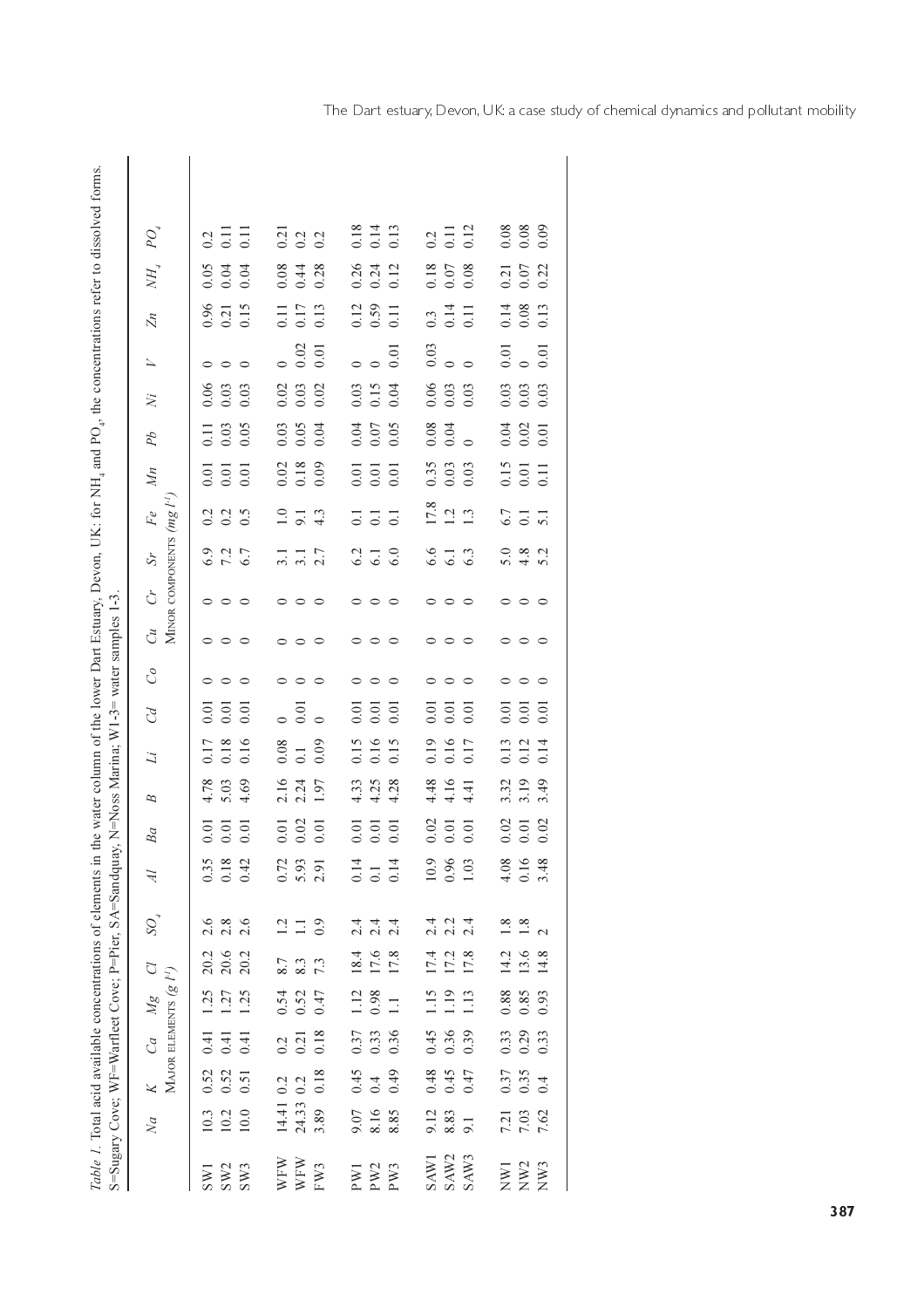| l<br>l                |                                                                                                                                                                                                                                                                                                                                                                                                                                                                                             |
|-----------------------|---------------------------------------------------------------------------------------------------------------------------------------------------------------------------------------------------------------------------------------------------------------------------------------------------------------------------------------------------------------------------------------------------------------------------------------------------------------------------------------------|
|                       |                                                                                                                                                                                                                                                                                                                                                                                                                                                                                             |
|                       |                                                                                                                                                                                                                                                                                                                                                                                                                                                                                             |
|                       |                                                                                                                                                                                                                                                                                                                                                                                                                                                                                             |
| l                     |                                                                                                                                                                                                                                                                                                                                                                                                                                                                                             |
|                       |                                                                                                                                                                                                                                                                                                                                                                                                                                                                                             |
|                       |                                                                                                                                                                                                                                                                                                                                                                                                                                                                                             |
|                       |                                                                                                                                                                                                                                                                                                                                                                                                                                                                                             |
|                       |                                                                                                                                                                                                                                                                                                                                                                                                                                                                                             |
|                       |                                                                                                                                                                                                                                                                                                                                                                                                                                                                                             |
|                       |                                                                                                                                                                                                                                                                                                                                                                                                                                                                                             |
|                       |                                                                                                                                                                                                                                                                                                                                                                                                                                                                                             |
| l                     |                                                                                                                                                                                                                                                                                                                                                                                                                                                                                             |
|                       |                                                                                                                                                                                                                                                                                                                                                                                                                                                                                             |
|                       |                                                                                                                                                                                                                                                                                                                                                                                                                                                                                             |
|                       |                                                                                                                                                                                                                                                                                                                                                                                                                                                                                             |
|                       |                                                                                                                                                                                                                                                                                                                                                                                                                                                                                             |
|                       |                                                                                                                                                                                                                                                                                                                                                                                                                                                                                             |
|                       |                                                                                                                                                                                                                                                                                                                                                                                                                                                                                             |
|                       |                                                                                                                                                                                                                                                                                                                                                                                                                                                                                             |
|                       |                                                                                                                                                                                                                                                                                                                                                                                                                                                                                             |
| I<br>I                |                                                                                                                                                                                                                                                                                                                                                                                                                                                                                             |
|                       |                                                                                                                                                                                                                                                                                                                                                                                                                                                                                             |
|                       |                                                                                                                                                                                                                                                                                                                                                                                                                                                                                             |
|                       |                                                                                                                                                                                                                                                                                                                                                                                                                                                                                             |
|                       |                                                                                                                                                                                                                                                                                                                                                                                                                                                                                             |
|                       |                                                                                                                                                                                                                                                                                                                                                                                                                                                                                             |
| I                     |                                                                                                                                                                                                                                                                                                                                                                                                                                                                                             |
|                       |                                                                                                                                                                                                                                                                                                                                                                                                                                                                                             |
|                       |                                                                                                                                                                                                                                                                                                                                                                                                                                                                                             |
|                       |                                                                                                                                                                                                                                                                                                                                                                                                                                                                                             |
|                       |                                                                                                                                                                                                                                                                                                                                                                                                                                                                                             |
|                       |                                                                                                                                                                                                                                                                                                                                                                                                                                                                                             |
|                       |                                                                                                                                                                                                                                                                                                                                                                                                                                                                                             |
|                       |                                                                                                                                                                                                                                                                                                                                                                                                                                                                                             |
|                       |                                                                                                                                                                                                                                                                                                                                                                                                                                                                                             |
|                       |                                                                                                                                                                                                                                                                                                                                                                                                                                                                                             |
|                       |                                                                                                                                                                                                                                                                                                                                                                                                                                                                                             |
|                       |                                                                                                                                                                                                                                                                                                                                                                                                                                                                                             |
|                       |                                                                                                                                                                                                                                                                                                                                                                                                                                                                                             |
|                       |                                                                                                                                                                                                                                                                                                                                                                                                                                                                                             |
|                       |                                                                                                                                                                                                                                                                                                                                                                                                                                                                                             |
|                       |                                                                                                                                                                                                                                                                                                                                                                                                                                                                                             |
|                       |                                                                                                                                                                                                                                                                                                                                                                                                                                                                                             |
|                       |                                                                                                                                                                                                                                                                                                                                                                                                                                                                                             |
|                       |                                                                                                                                                                                                                                                                                                                                                                                                                                                                                             |
|                       |                                                                                                                                                                                                                                                                                                                                                                                                                                                                                             |
|                       |                                                                                                                                                                                                                                                                                                                                                                                                                                                                                             |
| i                     |                                                                                                                                                                                                                                                                                                                                                                                                                                                                                             |
|                       |                                                                                                                                                                                                                                                                                                                                                                                                                                                                                             |
|                       |                                                                                                                                                                                                                                                                                                                                                                                                                                                                                             |
|                       | ì<br>$\overline{\phantom{0}}$                                                                                                                                                                                                                                                                                                                                                                                                                                                               |
|                       | ï<br>l                                                                                                                                                                                                                                                                                                                                                                                                                                                                                      |
|                       | į                                                                                                                                                                                                                                                                                                                                                                                                                                                                                           |
|                       | l                                                                                                                                                                                                                                                                                                                                                                                                                                                                                           |
|                       | i<br>$\begin{array}{cccccccccccccc} \multicolumn{2}{c}{} & \multicolumn{2}{c}{} & \multicolumn{2}{c}{} & \multicolumn{2}{c}{} & \multicolumn{2}{c}{} & \multicolumn{2}{c}{} & \multicolumn{2}{c}{} & \multicolumn{2}{c}{} & \multicolumn{2}{c}{} & \multicolumn{2}{c}{} & \multicolumn{2}{c}{} & \multicolumn{2}{c}{} & \multicolumn{2}{c}{} & \multicolumn{2}{c}{} & \multicolumn{2}{c}{} & \multicolumn{2}{c}{} & \multicolumn{2}{c}{} & \multicolumn{2}{c}{} & \multicolumn{2}{c}{} & \$ |
| Í<br>l                | Š                                                                                                                                                                                                                                                                                                                                                                                                                                                                                           |
| ļ<br>$\frac{1}{2}$    | 5                                                                                                                                                                                                                                                                                                                                                                                                                                                                                           |
| ł                     |                                                                                                                                                                                                                                                                                                                                                                                                                                                                                             |
| ś                     |                                                                                                                                                                                                                                                                                                                                                                                                                                                                                             |
| $\ddot{\phantom{a}}$  | $-4 = 1027$                                                                                                                                                                                                                                                                                                                                                                                                                                                                                 |
| <b>CIAN</b>           | ì<br>ı<br>l                                                                                                                                                                                                                                                                                                                                                                                                                                                                                 |
|                       |                                                                                                                                                                                                                                                                                                                                                                                                                                                                                             |
| ₹                     | j<br>l                                                                                                                                                                                                                                                                                                                                                                                                                                                                                      |
| č                     | į                                                                                                                                                                                                                                                                                                                                                                                                                                                                                           |
| j                     | į                                                                                                                                                                                                                                                                                                                                                                                                                                                                                           |
| $\frac{1}{2}$         | l<br>$\overline{\phantom{a}}$                                                                                                                                                                                                                                                                                                                                                                                                                                                               |
|                       |                                                                                                                                                                                                                                                                                                                                                                                                                                                                                             |
|                       | j<br>I                                                                                                                                                                                                                                                                                                                                                                                                                                                                                      |
| I                     | נים<br>כ<br>ł                                                                                                                                                                                                                                                                                                                                                                                                                                                                               |
| į<br>j<br>ł<br>۱<br>l | ĺ<br>l<br>$\ddot{\ }$                                                                                                                                                                                                                                                                                                                                                                                                                                                                       |

| Sample                                 | Na                   | K                                                   | $C_{a}$        | $\mathbb{N}_2$                                      | $\overleftrightarrow{F}$ | Ba                       | B                       | $\ddot{L}$               | $\mathcal{C}$                             | $\mathcal{C}^o$                 | $\tilde{C}u$                                             | Ġ                       | $\mathcal{S}^{\star}$                        | $Fe$                                      | Mn                         | $\epsilon_d$          | $\ddot{N}$                                                  | $\overline{V}$          | Zn                                    |  |
|----------------------------------------|----------------------|-----------------------------------------------------|----------------|-----------------------------------------------------|--------------------------|--------------------------|-------------------------|--------------------------|-------------------------------------------|---------------------------------|----------------------------------------------------------|-------------------------|----------------------------------------------|-------------------------------------------|----------------------------|-----------------------|-------------------------------------------------------------|-------------------------|---------------------------------------|--|
|                                        |                      | Major elements (g $kg-1$ )                          |                |                                                     |                          |                          |                         |                          |                                           | TRACE ELEMENTS ( $mg\ kg^{1}$ ) |                                                          |                         |                                              |                                           |                            |                       |                                                             |                         |                                       |  |
| SS <sub>1</sub>                        |                      | 0.13                                                |                |                                                     |                          |                          |                         |                          |                                           |                                 |                                                          |                         |                                              |                                           |                            |                       |                                                             |                         |                                       |  |
| SS <sub>2</sub>                        | $1.73$<br>$1.32$     | 0.11                                                |                | $0.59$<br>$0.47$<br>$0.33$                          | $0.7$<br>$0.4$           | $\frac{12.1}{0.8}$       | $\frac{4}{1}$ 0         | $\frac{0.2}{0.2}$        |                                           |                                 |                                                          |                         | $\begin{array}{c} 20 \\ 15 \\ 3 \end{array}$ | $\begin{array}{c} 0.1 \\ 0.3 \end{array}$ | $14.6$<br>12.2<br>4.0      |                       | $\overline{0}$ $\overline{0}$ $\overline{0}$ $\overline{0}$ |                         | $0.3$<br>$0.4$<br>$0.2$               |  |
|                                        |                      |                                                     |                |                                                     |                          |                          |                         |                          |                                           |                                 |                                                          |                         |                                              |                                           |                            |                       |                                                             |                         |                                       |  |
| WFS1                                   | 1.24                 | 0.19                                                |                |                                                     |                          |                          |                         |                          |                                           |                                 |                                                          |                         |                                              |                                           |                            |                       |                                                             |                         |                                       |  |
| WFS2                                   | 1.55                 | 0.23                                                |                | $2.27$<br>1.73<br>4.49                              | 2979<br>2067<br>2623     | $3.5$<br>$2.4$<br>$14.9$ | $\frac{13.6}{10.1}$     | $8.5$<br>$6.1$<br>$17.8$ | $0.5$<br>0.5                              | $2.7$<br>1.8                    | $2.\overline{3}$<br>$2.\overline{4}$<br>$4.\overline{1}$ | $4.8$<br>3.5<br>8.9     | $31.5$<br>$35.8$<br>$40.2$                   | 3798<br>2889<br>8170                      | 99.3<br>72.8<br>179.7      | $74$<br>$84$<br>$119$ | $7.8$<br>5.2<br>16.0                                        | $1.9$<br>$1.0$<br>$8.8$ | $19.6$<br>$15.9$<br>$35.8$            |  |
| WFS3                                   | $\overline{.39}$     | 0.36                                                |                |                                                     |                          |                          |                         |                          |                                           |                                 |                                                          |                         |                                              |                                           |                            |                       |                                                             |                         |                                       |  |
|                                        |                      |                                                     |                |                                                     |                          |                          |                         |                          |                                           |                                 |                                                          |                         |                                              |                                           |                            |                       |                                                             |                         |                                       |  |
| <b>PS1</b><br><b>PS2</b><br><b>PS3</b> | 2.69<br>2.23<br>2.35 | $\begin{array}{c} 0.56 \\ 0.33 \\ 0.29 \end{array}$ |                | $2.40$<br>$1.30$<br>$1.18$                          | 4729<br>1134<br>508      | $7.7$<br>$3.0$<br>$4.2$  | $\frac{31.3}{10.7}$     | 8.7<br>3.2<br>0.9        | $\frac{1.5}{0.5}$                         | $3.9$<br>1.1                    | 67.7<br>57.0<br>36.8                                     | $6.3$<br>$3.2$<br>$1.3$ | $\frac{139}{116}$                            | 7940<br>2545<br>428                       | $91.1$<br>$41.6$<br>$44.1$ | 59.4<br>25.3<br>62.3  | $5.7$<br>$2.9$<br>$1.6$                                     | $\frac{13.5}{2.5}$      | 44<br>266<br>298                      |  |
|                                        |                      |                                                     |                |                                                     |                          |                          |                         |                          |                                           |                                 |                                                          |                         |                                              |                                           |                            |                       |                                                             |                         |                                       |  |
| <b>SAS1</b>                            | 1.46                 | 0.17                                                |                |                                                     |                          |                          |                         |                          |                                           |                                 |                                                          |                         |                                              |                                           |                            |                       |                                                             |                         |                                       |  |
| SAS2                                   | 1.51                 | $0.14$<br>$0.12$                                    |                | $\begin{array}{c} 1.29 \\ 0.96 \\ 0.79 \end{array}$ | $3.4$<br>$0.9$<br>$4.2$  | $3.8$<br>0.8             | $1.6$<br>$1.6$<br>$0.8$ | $0.3$<br>$0.1$<br>$0.2$  |                                           | $0.5$<br>$0.0$<br>$0.2$         | $\frac{12.6}{7.2}$                                       |                         | 57.8<br>50.4<br>37.9                         | $\frac{13}{0}$ 3 $\frac{3}{2}$            | $39.9$<br>$12.9$<br>$24.1$ | 29.3<br>0.0<br>12.6   | $2.0$<br>$0.1$<br>$0.4$                                     |                         | $54.2$<br>0.3<br>6.0                  |  |
| SAS3                                   | 1.08                 |                                                     |                |                                                     |                          |                          |                         |                          |                                           |                                 |                                                          |                         |                                              |                                           |                            |                       |                                                             |                         |                                       |  |
|                                        |                      |                                                     |                |                                                     |                          |                          |                         |                          |                                           |                                 |                                                          |                         |                                              |                                           |                            |                       |                                                             |                         |                                       |  |
| NS1<br>NS2<br>NS3                      | 1.37<br>1.86<br>3.05 | $\begin{array}{c} 0.16 \\ 0.30 \\ 0.56 \end{array}$ | $7.43$<br>10.4 | $1.12$<br>$1.20$<br>$2.01$                          | 11.3<br>1249<br>2482     | $0.9$<br>1.7<br>3.9      | $1.5$<br>9.6<br>19.4    | $0.45$<br>$4.5$<br>$8.9$ | $\begin{array}{c} 0.5 \\ 0.5 \end{array}$ | $0.3$<br>0.9 1.6                | $\frac{1}{9}$<br>$\frac{8}{6}$<br>16.9                   | $0.0$<br>$2.7$<br>$5.2$ | 22.1<br>23.3.6                               | 311<br>2732<br>5041                       | 33.8<br>37.1<br>67.8       | $0.4$<br>11.0<br>17.6 | $0.7$<br>$0.9$<br>$4.9$                                     | $0.0$<br>$0.7$<br>$5.4$ | $\frac{1}{4}$ - 0<br>2<br>3<br>4<br>4 |  |
|                                        |                      |                                                     |                |                                                     |                          |                          |                         |                          |                                           |                                 |                                                          |                         |                                              |                                           |                            |                       |                                                             |                         |                                       |  |
|                                        |                      |                                                     |                |                                                     |                          |                          |                         |                          |                                           |                                 |                                                          |                         |                                              |                                           |                            |                       |                                                             |                         |                                       |  |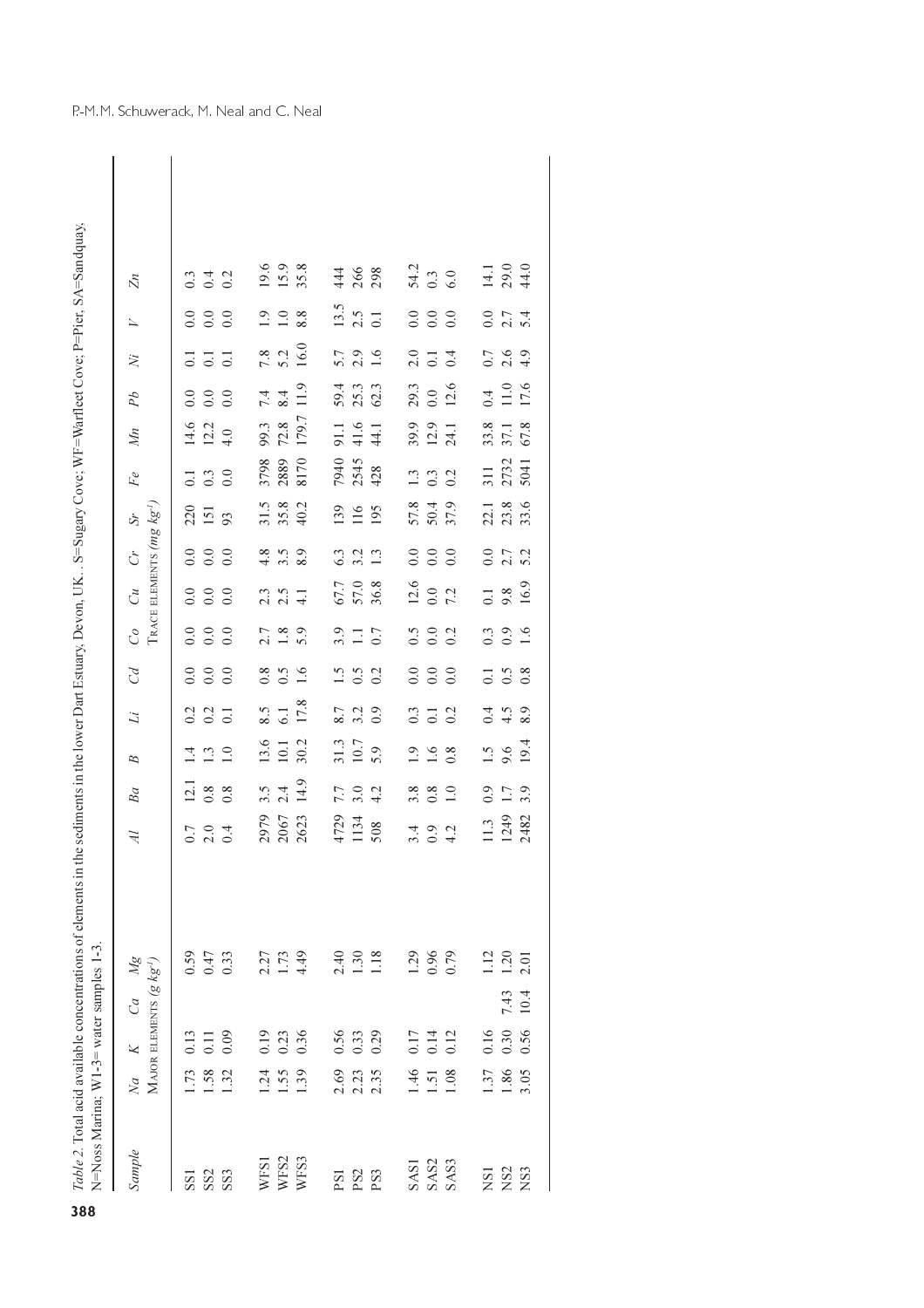| ١<br>$\sim$                                     |                       |
|-------------------------------------------------|-----------------------|
| کسما                                            |                       |
| ć                                               |                       |
| ]<br>]<br>-                                     |                       |
| ζ                                               |                       |
| ξ                                               |                       |
| $\sqrt{T}$                                      |                       |
| í,<br>l                                         | $\frac{1}{2}$<br>İ    |
| ulgestive<br>)                                  | とうこう<br>$\frac{1}{2}$ |
| S<br>֦֧֦֧֦֧֦֧ׅ֧֧֧֚֚֚֚֚֚֚֚֚֚֚֚֚֚֚֚֚֚֡֡֡֝֝֬֜֓֝֬֝֓ | $\epsilon$<br>l       |
| $\ddot{\phantom{a}}$<br>$5 - 2$                 |                       |
| $\sim$                                          |                       |
| - 375 - 7                                       | .<br>ו                |

| $SFI-G$                                  | <b>AC</b><br><b>b</b>       | TW<br>σŪ                                            | $\overline{Na}$            | K                          | Major elements (g $kgI$ )<br>$C_a$ | $\mathcal{M}_{\mathcal{G}}$  | $\overline{H}$      | ${\cal B}a$                                              | TRACE ELEMENTS (mg<br>B       | $kg^{-1}$<br>$\ddot{\mu}$                                | $\mathcal{C}^{\mathcal{A}}$ | $\mathcal{C}^o$            | $\mathcal{C}^{\mathcal{U}}$  | Ġ                       | $\mathcal{S}$                 | $F\varrho$                                   | $\mathcal{M}n$                                           | $\delta d$                                       | $\ddot{N}$                                       | $\overline{A}$                            | $\mathbb{Z}^n$                                      |
|------------------------------------------|-----------------------------|-----------------------------------------------------|----------------------------|----------------------------|------------------------------------|------------------------------|---------------------|----------------------------------------------------------|-------------------------------|----------------------------------------------------------|-----------------------------|----------------------------|------------------------------|-------------------------|-------------------------------|----------------------------------------------|----------------------------------------------------------|--------------------------------------------------|--------------------------------------------------|-------------------------------------------|-----------------------------------------------------|
| $SF2 - G$<br>$SF3 - G$                   | 5.5<br>5.3<br>5.9           | 1.28<br>$1.23$<br>2.04                              | $5.01$<br>4.87<br>$7.11$   | $1.23$<br>0.97<br>0.94     | 1.04<br>0.63<br>0.62               | $0.15$<br>$0.10$<br>$0.10$   | $\frac{34}{4}$ \$ 8 | $2.6$<br>0.4<br>0.5                                      | $6.7$<br>$0.6$<br>$2.8$       | 0.4                                                      | $\frac{1.6}{0.2}$           | $0.39$<br>0.41<br>0.49     | 1422                         | $0.2$<br>$0.2$          | $\frac{5}{2}$ = $\frac{5}{2}$ | 653<br>138<br>208                            | 3.002                                                    | $\frac{36.6}{28.4}$                              | $-3, 4$<br>$-6, 4$                               | $\frac{1}{1}$ $\frac{3}{1}$ $\frac{5}{1}$ | $9.1$ $8.4$                                         |
| SF1-H<br>SF3-H<br>$SF2-H$                |                             | $0.65$<br>0.85<br>1.35                              | 3.10<br>2.69<br>2.91       | 1.96<br>1.98<br>1.97       | $12.0$<br>4.79<br>11.8             | $0.23$<br>$0.11$<br>$0.27$   | $\frac{20}{2.67}$   | $0.4$<br>$0.3$<br>$47.0$                                 | $4.7 + 1.5$                   | $\circ \circ \circ$                                      | $0.8$<br>$0.9$<br>$0.4$     | $0.77$<br>$0.3$<br>$0.74$  | $339$                        | $rac{4}{0}$ 0.4         | $\frac{101}{38}$              | $\begin{array}{c} 22 \\ 15 \\ 8 \end{array}$ | $3.4$<br>$7.4$                                           | $5.0$<br>0.9                                     | $2.7$<br>$0.6$<br>$2.4$                          | $\begin{array}{c} 8.3 \\ 0.3 \end{array}$ | $30.4$<br>$15.7$<br>$32.1$                          |
| $SM2 - G$<br>$-6$<br>SM1 $-6$<br>$SM3-G$ | $5.6$<br>$6.2$<br>6.1       | $1.53$<br>$1.79$<br>$1.65$                          | $6.60$<br>$6.93$<br>7.71   | 1.17<br>1.36<br>1.66       | $1.26$<br>1.00<br>1.60             | $0.12$<br>$0.12$<br>$0.24$   | 48001               | $\frac{1}{0}$ . 5<br>12.4                                | $2.4$<br>$2.6$<br>II.7        | $\frac{1}{6}$ 3 3                                        | $0.7$<br>1.1                | $0.28$<br>$0.91$<br>$1.14$ | $\frac{21}{21}$              | $0.1$<br>$0.2$<br>$2.3$ | $22$ $\overline{)}$ $7$       | 143<br>170<br>1865                           | $4.5$<br>6.7<br>26.9                                     | $\frac{13.0}{5.8}$                               | $\begin{array}{c} 0.1 \\ 0.2 \\ 1.8 \end{array}$ | $7.66$<br>0.6                             | $\frac{13.6}{13.8}$                                 |
| <b>SM2-H</b><br>SM3-H<br><b>H-IMS</b>    |                             | $\begin{array}{c} 0.79 \\ 1.37 \\ 0.99 \end{array}$ | $3.53$<br>$2.58$<br>$4.27$ | 2.22<br>2.46<br>3.37       | 10.3<br>$7.14$<br>25.4             | $0.21$<br>$0.36$<br>0.29     | 6016                | $0.\overline{3}$<br>$0.\overline{3}$<br>$4.\overline{5}$ | $3.300$<br>$0.800$            | $\frac{0.2}{0.3}$                                        | $1.6$<br>0.2<br>3.0         | $0.55$<br>$0.76$<br>$0.32$ | 3170                         | $0.3$<br>0.6            | $\frac{55}{73}$               | 4884                                         | $5.\overline{3}$<br>$3.\overline{8}$<br>$4.\overline{8}$ | $\begin{array}{c} 1.1 \\ 0.5 \\ 1.9 \end{array}$ | $1.8$<br>$2.0$<br>$2.6$                          | $0.6$<br>0.6                              | 34.5<br>37.7<br>26.1                                |
| WFF1-G4<br>WFF1-G4<br>WFF3-G4            | v.<br>Ċ,                    | $0.45$<br>$0.68$<br>$0.32$                          | 5.05<br>9.52               | $1.60$<br>$1.32$<br>$2.25$ | $1.43$<br>$1.54$<br>$2.40$         | $0.21$<br>$0.11$<br>$0.17$   | $\frac{135}{67}$    | $2.8$<br>0.4<br>40.3                                     | $5.\overline{3},\overline{4}$ | $\begin{smallmatrix}8&&&&\&\circ&\circ\end{smallmatrix}$ | $\circ$ $\overline{5}$      | $\frac{1.1}{0.37}$         | $\frac{27}{22}$              | $0.4$ 8.0               | $27$<br>$23$<br>$56$          | $370$<br>$349$                               | $21.5$<br>$3.7$<br>$4.7$                                 | $1.7$<br>$7.0$                                   | 6.4                                              | $0.6$<br>$0.8$                            | $\begin{array}{c} 12.7 \\ 15.4 \\ 31.8 \end{array}$ |
| WFF1-H<br>WFF2-H<br>WFF3-H               |                             | $0.32$<br>$0.92$<br>$0.39$                          | $5.30$<br>$5.30$<br>$3.57$ | $3.78$<br>$2.10$<br>$2.47$ | $22.4$<br>6.05<br>13.1             | $0.57$<br>0.19<br>0.30       | $384$               | $0.3$ 0.7                                                | 0.8<br>0.8<br>5.8             | $\circ \circ \circ$                                      | $0.5$<br>0.5                | $\frac{1.54}{1.09}$        | $\frac{43}{3}$ $\frac{2}{3}$ | $0.3$<br>$0.7$          | $\frac{3}{2}$ $\frac{3}{2}$   | $\frac{169}{96}$                             | $\frac{11.6}{10.4}$                                      | $0.8$<br>0.5                                     | $4.4$<br>$1.4$<br>$2.0$                          | $0.3$ 0.3                                 | $46.3$<br>51.2<br>73.3                              |
| WFM1-G<br>WFM1-G<br>$WFM3-G$             | $5.\overline{3}$<br>$\circ$ | $1.48$<br>$1.18$<br>$1.13$                          | 6.30<br>8.92<br>4.01       | 1.16<br>1.40<br>0.82       | 1.48<br>1.99<br>0.91               | $0.10\,$<br>$0.08\,$<br>0.11 | 7134                | $2.7$<br>0.4<br>1.1                                      | $\frac{15}{1.9}$              | 0.34                                                     | $\circ$ $\circ$ $\circ$     | $\frac{17}{0.21}$          | $33$<br>7 $27$               | $0.2$ 0.2               | $29$ $15$                     | 337                                          | $1.9$<br>$2.1$<br>$3.3$                                  | $0.3$<br>$0.0$<br>$4.2$                          | $\frac{0.2}{0.2}$                                | $rac{2}{11}$                              | $\frac{11.7}{13.3}$                                 |

The Dart estuary, Devon, UK: a case study of chemical dynamics and pollutant mobility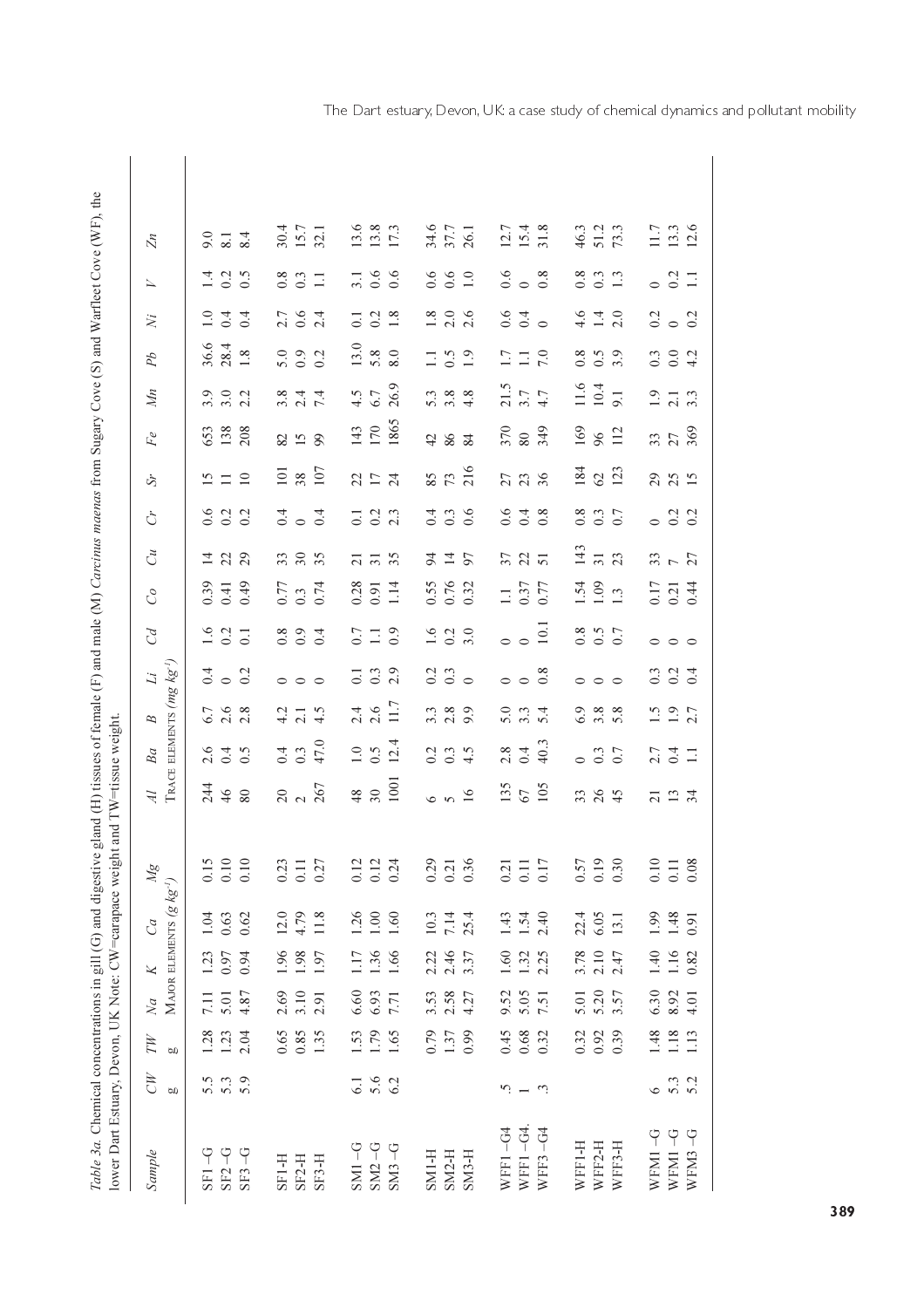| l                                                 |               |
|---------------------------------------------------|---------------|
|                                                   |               |
|                                                   |               |
|                                                   |               |
| ł                                                 |               |
| ļ                                                 |               |
|                                                   |               |
|                                                   |               |
|                                                   |               |
|                                                   |               |
|                                                   |               |
| ĺ                                                 |               |
|                                                   |               |
|                                                   |               |
| l                                                 |               |
|                                                   | İ<br>l        |
| $\frac{1}{2}$<br>j<br>i<br>)                      | $\frac{1}{2}$ |
|                                                   | į<br>J        |
| $\sim$ (C) $\sim$<br>$\ddot{\phantom{0}}$<br>こうこく |               |
| $-24.440 + 1.044$                                 | į<br>l<br>i   |
|                                                   | )<br>.<br>.   |
|                                                   | .<br>.        |
| .<br>ن                                            | .<br>;        |
| Î<br>ŀ                                            | n in mo<br>ļ  |

|                                                    |                                 |                              |                            |                          |                                                         | Estuary, Devon, UK Note: CW=carapace weight and TW=tissue weight. |                                           |                                                  |                                                          |                                                  |                                                         |                                                  |                                       |                                                  |                        |                           |                                                           |                                                   |                                                  |                           |                                           |  |
|----------------------------------------------------|---------------------------------|------------------------------|----------------------------|--------------------------|---------------------------------------------------------|-------------------------------------------------------------------|-------------------------------------------|--------------------------------------------------|----------------------------------------------------------|--------------------------------------------------|---------------------------------------------------------|--------------------------------------------------|---------------------------------------|--------------------------------------------------|------------------------|---------------------------|-----------------------------------------------------------|---------------------------------------------------|--------------------------------------------------|---------------------------|-------------------------------------------|--|
| Sample                                             | $\mathcal{H}$<br>$\infty$       | $\overline{H}$<br>$\varphi$  | Na                         | ×                        | MAJOR ELEMENTS (g kg <sup>-1</sup> )<br>$\mathcal{C}^a$ | $\mathbb{N}^{\mathcal{S}}$                                        | $\overline{H}$                            | Ba                                               | TRACE ELEMENTS (mg kg <sup>-1</sup> )<br>B               | $\ddot{U}$                                       | $\mathcal{L}$                                           | $\mathcal{C}^o$                                  | $\tilde{C}u$                          | Ò                                                | S                      | $F\varrho$                | Mn                                                        | $\mathcal{P}b$                                    | $\ddot{N}$                                       | $\overline{a}$            | Zn                                        |  |
| ۹<br>ا<br>ငှ<br>PF <sub>1</sub><br>PF <sub>2</sub> | $5.1$<br>4.7                    | 0.76<br>$0.8\,$              | 10.5<br>9.63               | $2.28$<br>1.98           | 2.68<br>2.47                                            | $0.17\,$<br>0.20                                                  | $\gamma$<br>$\mathcal{L}$                 | 6.3<br>$\frac{1}{4}$                             | 28.7<br>36.6                                             | $0.0\,$<br>0.0                                   | $\frac{3.1}{1.7}$                                       | $0.9$<br>1.7                                     | 55<br>$\overline{31}$                 | $2.\overline{2}$<br>3.0                          | $\overline{4}$<br>34   | 10452<br>7888             | 25.0<br>87.4                                              | 3.4<br>2.0                                        | $\frac{13}{23}$                                  | 0.9<br>0.7                | $\delta$<br>39                            |  |
| PF2-H<br>PF3-H<br>PF1-H                            |                                 | $0.68\,$<br>$1.21$<br>0.11   | 11.6<br>4.45<br>4.62       | 2.72<br>4.08<br>10.3     | 12.6<br>31.9<br>66.4                                    | 0.57<br>1.44<br>0.31                                              | 25<br>232<br>39                           | 13.1<br>$2.\overline{3}$<br><br>1.8              | $4.3$<br>41.5<br>846                                     |                                                  | $0.2$<br>2.6<br>41.5                                    | 10.9<br>$0.6$<br>2.2                             | 780<br>321<br>$\overline{51}$         | 69.9<br>$0.4\,$<br>$3.\overline{3}$              | 269<br>109<br>581      | 10182<br>${>}10^5$<br>172 | 34.5<br>584<br>8.5                                        | $0.\overline{8}$<br>2.6<br>358                    | 32.8<br>4.0<br>1.7                               | 8.7<br>0.4<br>$\Xi$       | 168<br>$\mathcal{S}$<br>$\overline{4}$    |  |
| PM2-G<br>ပှ<br><b>PM1-G</b><br>PM3                 | $5 - 7$<br>$-7$<br>$-3$<br>$-3$ | $1.04$<br>0.2<br>0.72        | $6.06$<br>7.25<br>11.6     | 1.66<br>2.86<br>0.96     | 0.96<br>9.59<br>2.04                                    | 0.10<br>0.17<br>0.27                                              | $\frac{1}{2}$ $\frac{1}{2}$ $\frac{1}{2}$ | 0.0<br>14.5                                      | 14.50                                                    | $\begin{array}{c} 0.2 \\ 0.0 \\ 1.3 \end{array}$ | $\begin{array}{ccc} 0 & 0 & 0 \\ 0 & 0 & 0 \end{array}$ | $0.4 \,$ m                                       | 1487                                  | 0.0<br>$rac{6}{6}$                               | $\Xi \approx \Xi$      | $\frac{18.7}{464}$<br>152 | $\frac{0.7}{15.2}$                                        | $0.0$<br>5.2<br>2.5                               | 0.400                                            | 0.001                     | $7\frac{17}{17}$                          |  |
| <b>H-IML</b><br><b>PM2-H</b><br><b>PM3-H</b>       |                                 | $1.06\,$<br>$0.61\,$<br>0.81 | 3.46<br>2.79<br>3.01       | 1.72<br>3.30<br>2.88     | 21.8<br>25.2<br>2.21                                    | 0.16<br>0.39<br>0.30                                              | $\frac{3}{2}$ 7 $\frac{1}{2}$             | $0.46$<br>$0.46$                                 | $0.9$<br>6.9<br>6.5                                      | 0.000000                                         | 0.0000000                                               | $\begin{array}{c} 0.3 \\ 0.3 \\ 0.3 \end{array}$ | 100<br>107<br>37                      | 0.0<br>0.4<br>0.3                                | $30$<br>$215$<br>$182$ | 238                       | $2.1$<br>$6.1$<br>$6.2$                                   | $0.5$<br>$0.0$<br>$0.0$                           | $0.5$<br>$0.4$<br>$0.1$                          | 0.0<br>$0.\overline{3}$   | 2330                                      |  |
| P<br>P<br>SAFI-G<br>SAF <sub>2</sub><br>SAF3       | $5.7$<br>$6.5$                  | $1.59$<br>$1.53$<br>$1.17$   | $6.24$<br>$4.68$<br>$6.58$ | 0.98<br>$0.80\,$<br>1.13 | 0.76<br>$0.55$<br>2.17                                  | $0.10$<br>$0.14$<br>0.12                                          | P 36                                      | $0.5$<br>$-1.5$<br>$2.1$                         | $3.6$<br>$1.4$                                           | $\begin{array}{c} 0.2 \\ 0.0 \\ 0.2 \end{array}$ | $0.7$<br>$0.2$                                          | $0.7$<br>$0.7$<br>$0.4$                          | $\overline{c}$<br>$16$ $\overline{1}$ | 0.0<br>0.2                                       | 14/3                   | 203                       | $5.\overline{3}$<br>$5.\overline{2}$<br>$26.\overline{4}$ | $3.7$<br>$1.1$<br>$3.2$                           | $0.3$ $0.4$                                      | 0.6<br>$rac{2}{0.9}$      | $\overline{1}$ $\overline{8}$<br>$\equiv$ |  |
| SAF3-H<br><b>H-1-RS</b><br>SAF2-H                  |                                 | 1.75<br>1.09<br>0.43         | 2.58<br>$2.65$<br>5.74     | 2.19<br>2.12<br>3.54     | 19.8<br>$10.0\,$<br>25.8                                | 0.27<br>0.24<br>0.45                                              | 402                                       | $\begin{array}{c} 0.1 \\ 0.9 \\ 0.6 \end{array}$ | $7.\overline{3}$<br>$2.\overline{3}$<br>$3.\overline{1}$ | $0.3$<br>$0.6$                                   | 0.50000                                                 | $0.7$<br>$0.7$<br>$1.7$                          | $\frac{15}{88}$                       | $0.56$<br>$0.5$                                  | $154$<br>90 $245$      | 498                       | $2.9$<br>12.7<br>23.2                                     | $\begin{array}{c} 1, 0, 0 \\ 0, 0, 0 \end{array}$ | $\frac{1.6}{1.7}$                                | 0.6<br>$\overline{5}$     | $\overline{16}$<br>50                     |  |
| <b>SAM2-G</b><br><b>D-INNS</b><br>Ÿ<br><b>SAM3</b> | $4.7$<br>3.5<br>$\overline{61}$ | 2.05<br>0.99<br>0.33         | 4.75<br>6.49<br>6.00       | 0.99<br>1.11<br>1.54     | 3.38<br>0.60<br>2.44                                    | 0.16<br>0.14<br>0.11                                              | 258<br>131<br>59                          | $\frac{13}{0.8}$ $\frac{8}{1.5}$                 | $7.3$<br>$7.4$ $2.3$                                     | $0.5$<br>$0.5$                                   | $-0.34$                                                 | $0.3$<br>$0.3$                                   | $\frac{1}{6}$ 6 $\frac{28}{28}$       | $\begin{array}{c} 0.7 \\ 0.3 \end{array}$        | 245                    | 830<br>193<br>128         | $9.0$<br>$20.6$<br>8.5                                    | 9.3<br>1.3<br>2.3                                 | $\begin{array}{c} 0.5 \\ 0.3 \\ 0.0 \end{array}$ | $2.3$ 0.0                 | $\frac{8}{8}$ 17                          |  |
| <b>H-INNS</b><br>SAM2-H<br>SAM3-H                  |                                 | $0.84\,$<br>0.63<br>$0.71\,$ | 3.87<br>2.11<br>3.54       | 3.06<br>$1.52$<br>1.91   | 11.6<br>10.8<br>16.0                                    | $0.20$<br>$0.23$<br>0.27                                          | $\circ$ $\approx$ $\approx$               | $0.3$<br>0.0 1.2                                 | 4.2<br>$3.\overline{0}$<br>2.4                           |                                                  | $0.7$<br>0.6<br>1.6                                     | $0.7$<br>$0.3$<br>$0.8$                          | $\frac{191}{59.0}$                    | $\begin{array}{c} 0.7 \\ 0.3 \\ 0.4 \end{array}$ | $137$<br>95<br>98      | $\frac{18}{32}$           | $7.56$<br>7.6                                             | $\frac{4}{0}$ 0 0 0                               | $\frac{4}{1}$ $\frac{1}{1}$ $\frac{1}{2}$        | $0.\overline{3}$<br>0.3 4 | $36$ $8$ $25$                             |  |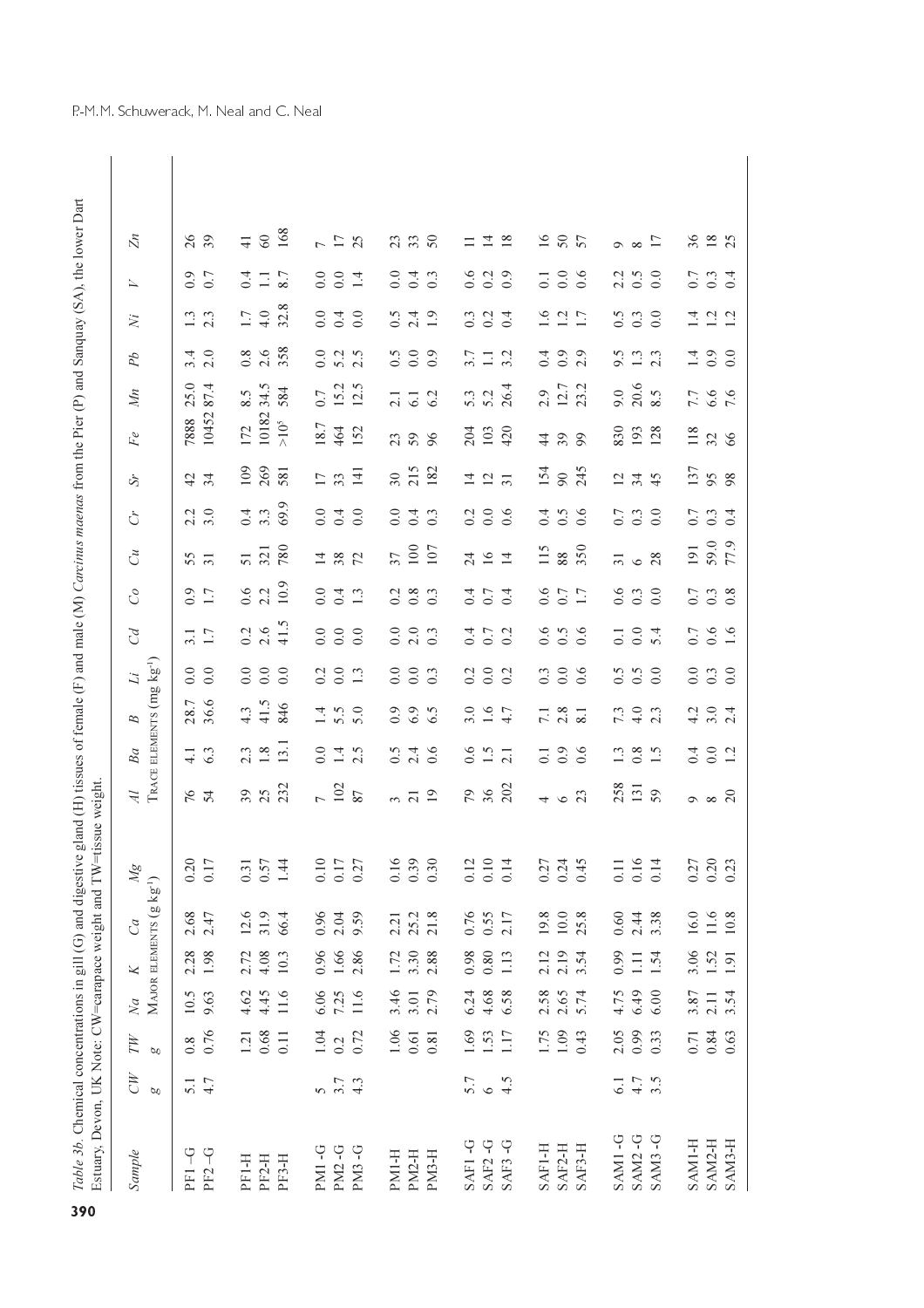| EЖ<br><b>Sample</b>                                                     | TW                                                 | Na                     | $\overline{K}$       | $C_a$                            | $\mathcal{Mg}$             | $\ddot{H}$         | Ba                         | B                                    | $\ddot{U}$                      | $C_{d}$          | So              | $\tilde{C}u$                       | Ò                   | Š                 | $Fe$              | Mп                    | Pb                             | $\ddot{\times}$                  | $\overline{A}$           | Z <sub>n</sub>  |  |
|-------------------------------------------------------------------------|----------------------------------------------------|------------------------|----------------------|----------------------------------|----------------------------|--------------------|----------------------------|--------------------------------------|---------------------------------|------------------|-----------------|------------------------------------|---------------------|-------------------|-------------------|-----------------------|--------------------------------|----------------------------------|--------------------------|-----------------|--|
|                                                                         |                                                    |                        |                      | Major elements ( $g$ $kg^{-1}$ ) |                            |                    |                            | $\Gamma$ race elements (mg $kg^{-1}$ |                                 |                  |                 |                                    |                     |                   |                   |                       |                                |                                  |                          |                 |  |
|                                                                         |                                                    |                        |                      |                                  |                            |                    |                            |                                      |                                 |                  |                 |                                    |                     |                   |                   |                       |                                |                                  |                          |                 |  |
| $7 - 9$<br>$4 + 3$<br>$4 + 4$<br><b>G - G - G</b><br>NF2 - G<br>NF3 - E | $\begin{array}{c} 0.74 \\ 0.7 \\ 0.73 \end{array}$ | 7.88<br>10.52<br>10.67 |                      | $1.34$<br>$3.29$<br>$1.50$       | 0.71<br>0.21<br>0.23       | 5<br>173<br>243    | $-2.3$<br>$-2.5$           | $3.7$<br>6.8 7.5                     | $0.07$<br>$0.7$                 | $-3.7$           | $0.14$<br>$0.3$ | $36\frac{1}{2}$                    | 0.47                | $\frac{2}{50}$    | 243<br>774<br>986 | $\frac{17.9}{27.9}$   | $\frac{0}{6}$ d $\frac{4}{10}$ | $0.34$<br>0.72<br>0.68           | $0.7$<br>$2.5$<br>$1.7$  | $\frac{16}{23}$ |  |
|                                                                         |                                                    |                        | $\frac{29}{1.31}$    |                                  |                            |                    |                            |                                      |                                 |                  |                 |                                    |                     |                   |                   |                       |                                |                                  |                          |                 |  |
|                                                                         |                                                    |                        |                      |                                  |                            |                    |                            |                                      |                                 |                  |                 |                                    |                     |                   |                   |                       |                                |                                  |                          |                 |  |
| NF1-H<br>NF2-H<br>NF3-H                                                 |                                                    |                        |                      |                                  |                            | $\circ$ = $\circ$  | 3.40                       | 7.3<br>8.3.6                         | $\circ$ $\circ$ $\frac{3}{2}$   | $0.86$<br>$0.86$ | 0.213           | न <del>३</del><br>न ३ <del>१</del> | 3,4,0               | 160<br>227<br>138 | 581               | 5.7<br>12.1<br>11.0   | $rac{9}{60}$                   | $\frac{11}{2}$<br>$\frac{35}{1}$ | 6 4 9<br>0 0 0           | $37$<br>$29$    |  |
|                                                                         | 0.83<br>0.64<br>0.77                               | $\frac{4.33}{4.33}$    | 2.96<br>3.91<br>2.43 | $\frac{19.61}{25.25}$<br>11.13   | $0.34$<br>$0.42$<br>$0.21$ |                    |                            |                                      |                                 |                  |                 |                                    |                     |                   |                   |                       |                                |                                  |                          |                 |  |
|                                                                         |                                                    |                        |                      |                                  |                            |                    |                            |                                      |                                 |                  |                 |                                    |                     |                   |                   |                       |                                |                                  |                          |                 |  |
|                                                                         | $\begin{array}{c} 0.5 \\ 0.56 \\ 1.14 \end{array}$ | 9.78<br>7.96<br>9.18   | 2.21<br>2.00<br>1.56 | $\frac{1.71}{3.02}$              | $0.17$<br>0.17<br>0.14     | <u> .</u><br>그 쪽 유 | $2.9$<br>$0.9$<br>$1.3$    | 5.6<br>5.4<br>5.4                    | 0.44                            | $-9.3$           | $-3.3$          | 3890                               | $\frac{5}{3}$       | 29.47             | 513<br>225<br>73  | $7.07$<br>8.3.7       | $5.\overline{3}.1$<br>0.7      | $0.422$<br>0.4.22                | $rac{6}{6}$ $rac{6}{11}$ | $25$ 45         |  |
| NM1-G 4.4<br>NM2-G 4.3<br>NM3-G 5.5                                     |                                                    |                        |                      |                                  |                            |                    |                            |                                      |                                 |                  |                 |                                    |                     |                   |                   |                       |                                |                                  |                          |                 |  |
|                                                                         |                                                    |                        |                      |                                  |                            |                    |                            |                                      |                                 |                  |                 |                                    |                     |                   |                   |                       |                                |                                  |                          |                 |  |
| NM1-H<br>NM2-H                                                          | $0.84$<br>$0.4$<br>0.38                            | 3.23<br>2.83<br>10.14  | 3.36<br>3.36<br>8.92 |                                  | $0.39$<br>$0.63$<br>$0.61$ | $15 \frac{25}{18}$ | 0<br>0<br>0<br>0<br>0<br>0 | $7.7$<br>11.9<br>10.5                | $\circ \, \, \circ \, \, \circ$ | $0.50$<br>$0.7$  | 6 6 0<br>0 0 1  | $\frac{25}{18}$                    | $0.6$<br>0.5<br>1.3 | 218<br>351<br>323 | $\frac{47}{163}$  | $7.1$<br>11.3<br>10.5 | $\frac{15}{310}$               | $\frac{1.48}{3.77}$              | 0.44                     | 284             |  |
| <b>NM3-H</b>                                                            |                                                    |                        |                      | 28.15<br>41.75<br>31.88          |                            |                    |                            |                                      |                                 |                  |                 |                                    |                     |                   |                   |                       |                                |                                  |                          |                 |  |

Table 4. Averages, medians and ranges for the major elements in water, sediments and C. maenas tissues in the lower Dart estuary, Devon, UK.

| Sample | Na   | K                                    | Ca   | Mg                                 | Cl   | $SO_{4}$ |
|--------|------|--------------------------------------|------|------------------------------------|------|----------|
|        |      | WATER $(g l^{-1})$                   |      |                                    |      |          |
| Avg    | 7.88 | 0.40                                 | 0.34 | 0.98                               | 15.6 | 2.07     |
| Median | 8.83 | 0.45                                 | 0.36 | 1.10                               | 17.4 | 2.40     |
| Min    | 3.89 | 0.18                                 | 0.18 | 0.47                               | 7.30 | 0.90     |
| Max    | 10.3 | 0.52                                 | 0.45 | 1.27                               | 20.6 | 2.80     |
|        |      | SEDIMENT $(g \ kg^{-1})$             |      |                                    |      |          |
| Avg    | 1.76 | 0.25                                 |      | 1.47                               |      |          |
| Median | 1.55 | 0.19                                 |      | 1.20                               |      |          |
| Min    | 1.08 | 0.09                                 |      | 0.33                               |      |          |
| Max    | 3.05 | 0.56                                 |      | 4.49                               |      |          |
|        |      |                                      |      | TOTAL CRAB TISSUE $(g \; kg^{-1})$ |      |          |
| Avg    | 5.72 | 2.30                                 | 10.5 | 0.26                               |      |          |
| Median | 5.01 | 1.98                                 | 5.42 | 0.21                               |      |          |
| Min    | 2.12 | 0.80                                 | 0.56 | 0.08                               |      |          |
| Max    | 11.6 | 10.3                                 | 66.4 | 1.44                               |      |          |
|        |      | CRAB DIGESTIVE GLAND $(g \ kg^{-1})$ |      |                                    |      |          |
| Avg    | 4.07 | 3.09                                 | 18.8 | 0.36                               |      |          |
| Median | 3.54 | 2.47                                 | 14.6 | 0.29                               |      |          |
| Min    | 2.12 | 1.52                                 | 2.21 | 0.11                               |      |          |
| Max    | 11.6 | 10.3                                 | 66.4 | 1.44                               |      |          |
|        |      | CRAB GILLS $(g \; kg^{-1})$          |      |                                    |      |          |
| Avg    | 7.42 | 1.48                                 | 1.92 | 0.15                               |      |          |
| Median | 7.18 | 1.38                                 | 1.57 | 0.15                               |      |          |
| Min    | 4.01 | 0.80                                 | 0.56 | 0.08                               |      |          |
| Max    | 11.6 | 2.87                                 | 9.59 | 0.27                               |      |          |
|        |      |                                      |      |                                    |      |          |

correlation between Pb, Ni and Zn ( $p<0.001$ ); 11% of the variance is explained by this group). Ammonium concentrations were highest at Warfleet Cove (Site 4), the Pier (Site 3) and at Noss Marina, while the highest sulphate and phosphate levels were found at Sugary and Warfleet Cove, respectively (Table 1).

### CHEMICAL CONCENTRATIONS IN SEDIMENTS OF THE LOWER DART ESTUARY

The sediments are sea-salt and trace element bearing (Table 2). The sea-salt components are positively correlated with each other, the data are approximately normally distributed and vary by about a factor of three in concentration (e.g. Na varies between 1.08 and 3.05  $g \text{ kg}^{-1}$  wet wt: Table 4). There are also strong correlations between many of the trace metals, including Al, Co, Cd, Cr, Ni, Fe and V: these too are correlated with the sea-salts (Table 2; Fig. 3). This combined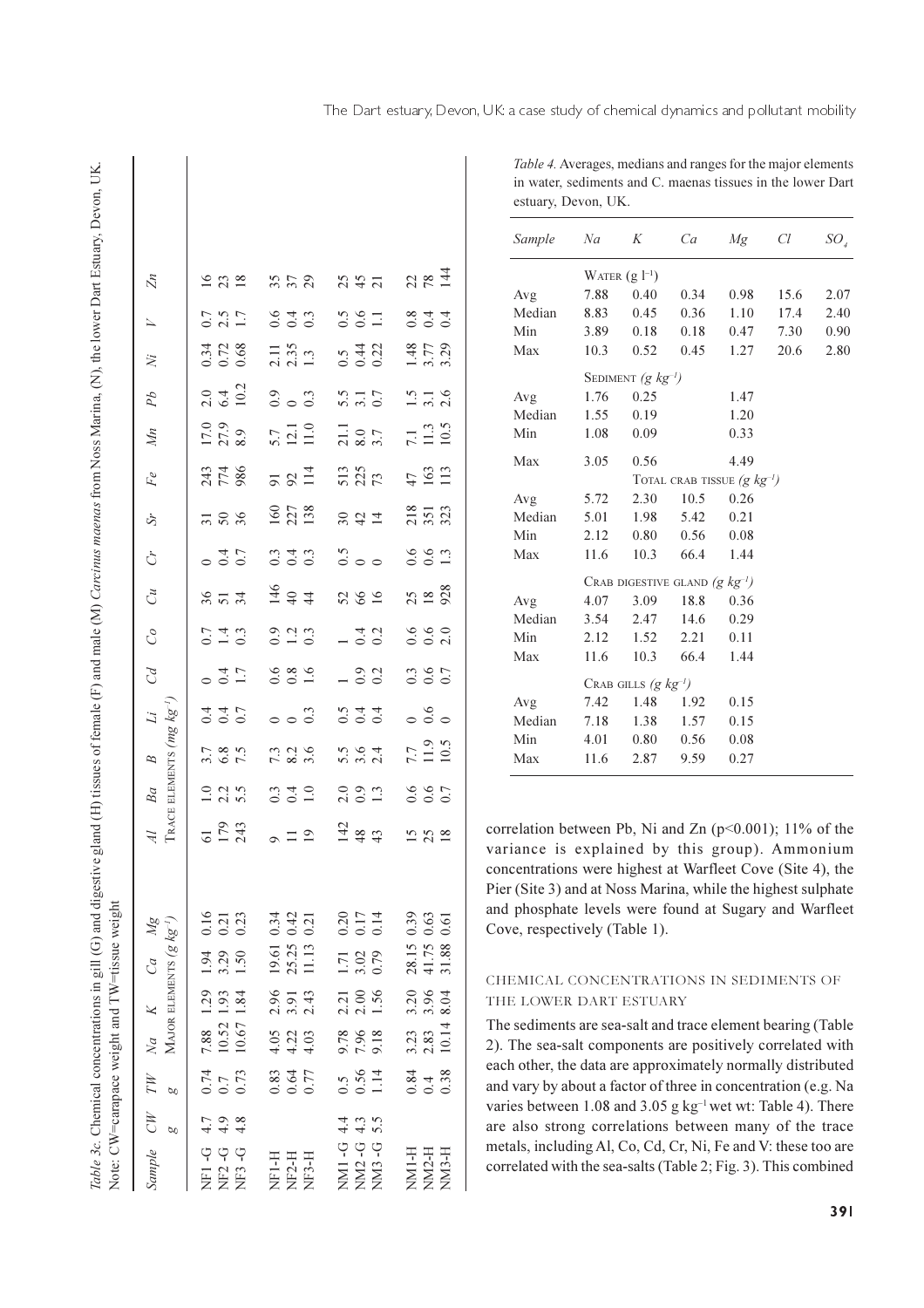

Fig. 2. The concentration relationships between Cl and B and total acid available Fe with Mn, Fe with Zn and Pb with Zn in the water of the lower Dart estuary, Devon, UK.



Fig. 3. The concentration variation of total acid available Mg with B, Cu with Zn, Fe with Co and Mg with Fe in the sediments of the lower Dart estuary.

group explains 65% of the variance. Concentrations of the trace metals are highly variable and skewed to the lower end of the concentrations. The main trace elements are Al



Fig. 4. The variation in total acid-available K and Mg, Fe and Al, Fe and Zn and Ca and Sr in the gills (G) and the digestive gland (H) of Carcinus maenas

and Fe; the average, median and range are 1.19, 0.51 and 0–4.73 g kg<sup>-1</sup> wet wt and 2.26, 0.43 and 0–8.17 g kg<sup>-1</sup> wet wt, respectively. There are also strong correlations between Cu and Zn and between Ba and Sr (Table 2; Fig. 3).

The average and range in concentration in the sediments are probably associated with the proportion of fine-grained sediments: the sea-salt components reflect the water entrained in the pore water and the metals link to the Al and Fe oxides/hydroxides within the fine grained sediments (Tables 2, 4 and 5).

## CHEMICAL CONCENTRATIONS IN TISSUES OF C. MAENAS IN THE LOWER DART ESTUARY.

In tissues of C. *maenas*, concentrations of Na were twice as high in the gills compared with the digestive gland, whereas the concentrations of K and Mg were twice and Ca seven times higher in the digestive gland compared with the gills. Except for Al, concentrations of trace elements were higher in the digestive gland than in the gills (Table 5). Sea-salts and trace element concentrations in the gills and the digestive gland show patterns similar to those associated with the sediments (Table 3a-c; 4 and 5). For example, the concentrations of the sea-salt components vary by a factor of three or more, while the trace elements show a much greater range as well as a greater skew to lower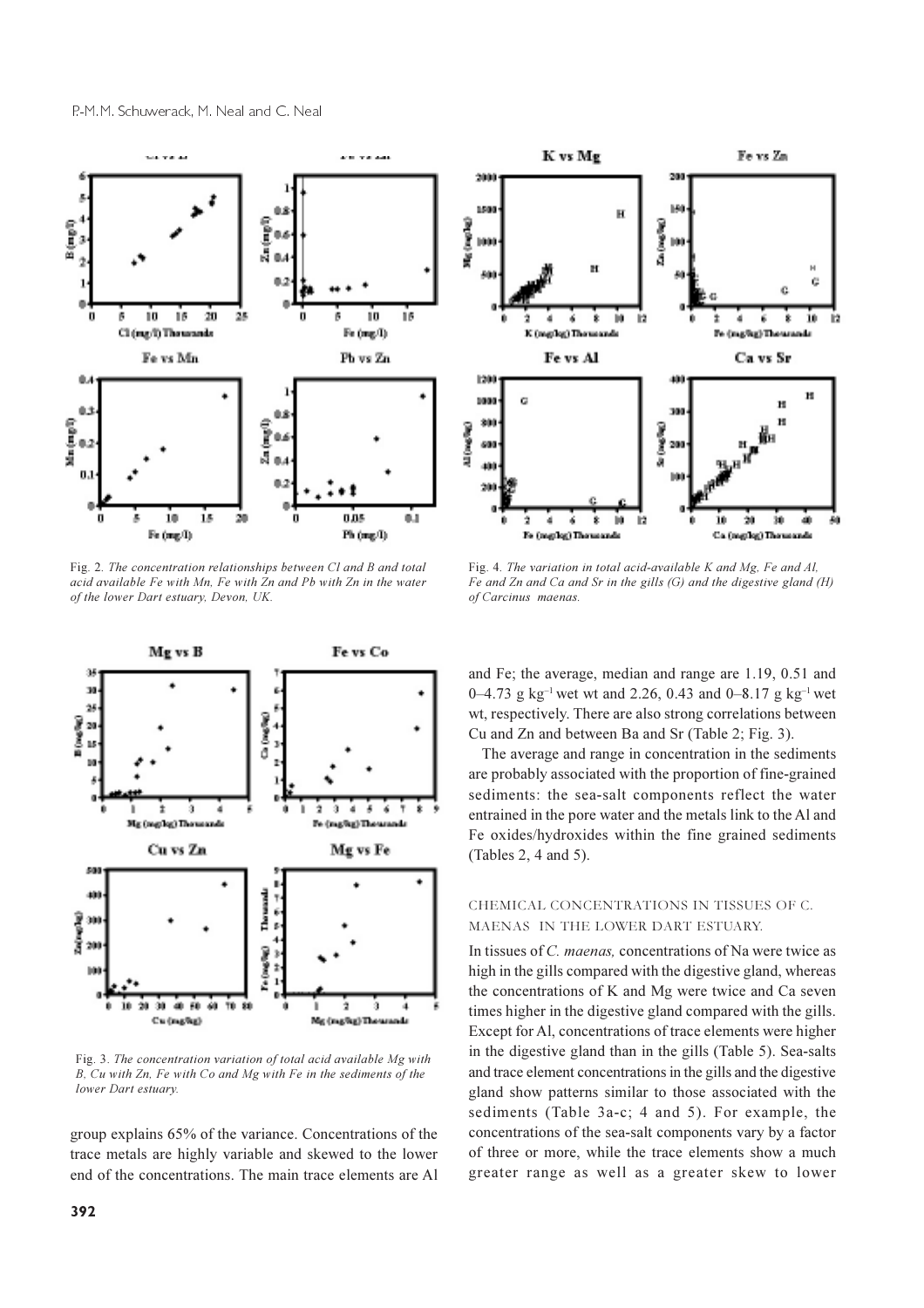| Sample | Al             | Ba                           | $\boldsymbol{B}$                      | Li             | C <sub>d</sub> | Co             | Cu             | Cr             | Sr  | Fe        | Mn             | Pb             | Ni             | V            | Zn             |
|--------|----------------|------------------------------|---------------------------------------|----------------|----------------|----------------|----------------|----------------|-----|-----------|----------------|----------------|----------------|--------------|----------------|
|        |                | WATER $(mg l^{-1})$          |                                       |                |                |                |                |                |     |           |                |                |                |              |                |
| Avg    | 2.1            | 0.01                         | 3.79                                  | 0.14           | 0.01           | 0.00           | 0.0            | 0.0            | 5.5 | 3.2       | 0.07           | 0.04           | 0.04           | 0.01         | 0.23           |
| Median | 0.7            | 0.01                         | 4.25                                  | 0.15           | 0.01           | 0.00           | 0.0            | 0.0            | 6.1 | 1.0       | 0.02           | 0.04           | 0.03           | 0.00         | 0.14           |
| Min    | 0.1            | 0.01                         | 1.97                                  | 0.08           | 0.00           | 0.00           | 0.0            | 0.0            | 2.7 | 0.1       | 0.01           | 0.00           | 0.02           | 0.00         | 0.08           |
| Max    | 10.9           | 0.02                         | 5.03                                  | 0.19           | 0.01           | 0.01           | 0.2            | 0.0            | 7.2 | 17.8      | 0.35           | 0.11           | 0.15           | 0.03         | 0.96           |
|        |                | SEDIMENT $(mg kg^{-1})$      |                                       |                |                |                |                |                |     |           |                |                |                |              |                |
| Avg    | 1186           | $\overline{4}$               | 9                                     | $\overline{4}$ | $\overline{0}$ | 1              | 14             | 2              | 83  | 2257      | 52             | 16             | 3              | 2            | 82             |
| Median | 508            | 3                            | 6                                     | $\mathbf{1}$   | $\overline{0}$ | $\mathbf{1}$   | $\overline{4}$ | $\mathbf{1}$   | 50  | 428       | 40             | 11             | $\overline{2}$ | $\theta$     | 20             |
| Min    | $\theta$       | $\mathbf{1}$                 | 1                                     | $\theta$       | $\Omega$       | $\theta$       | $\mathbf{0}$   | $\theta$       | 22  | $\theta$  | $\overline{4}$ | $\theta$       | $\theta$       | $\Omega$     | $\overline{0}$ |
| Max    | 4729           | 15                           | 31                                    | 18             | $\overline{2}$ | 6              | 68             | 9              | 220 | 8170      | 180            | 62             | 16             | 14           | 444            |
|        |                |                              | TOTAL CRABS TISSUE $(mg \ kg^{-1})$   |                |                |                |                |                |     |           |                |                |                |              |                |
| Avg    | 78             | 3                            | 21                                    | $\theta$       | 2              | 1              | 88             | $\overline{c}$ | 99  | 4631      | 21             | 10             | $\overline{2}$ | 1            | 32             |
| Median | 33             | 1                            | $\overline{4}$                        | $\theta$       | 1              | $\mathbf{1}$   | 37             | $\theta$       | 56  | 126       | 7              | $\overline{c}$ | $\mathbf{1}$   | $\mathbf{1}$ | 25             |
| Min    | $\overline{2}$ | $\theta$                     | $\mathbf{1}$                          | $\theta$       | $\theta$       | $\theta$       | 6              | $\theta$       | 10  | 15        | 1              | $\theta$       | $\theta$       | $\theta$     | $\overline{7}$ |
| Max    | 1001           | 47                           | 846                                   | 3              | 42             | 11             | 928            | 70             | 581 | $>10^{5}$ | 583            | 358            | 33             | 9            | 168            |
|        |                |                              | CRAB DIGESTIVE GLAND $(mg \ kg^{-1})$ |                |                |                |                |                |     |           |                |                |                |              |                |
| Avg    | 32             | 3                            | 35                                    | $\theta$       | $\overline{c}$ | $\mathbf{1}$   | 142            | 3              | 167 | 8172      | 28             | 13             | 3              | 1            | 46             |
| Median | 17             | 1                            | 5                                     | $\theta$       | $\mathbf{1}$   | $\mathbf{1}$   | 68             | $\theta$       | 138 | 94        | $\overline{7}$ | $\mathbf{1}$   | $\overline{2}$ | $\mathbf{1}$ | 37             |
| Min    | $\overline{c}$ | $\theta$                     | $\mathbf{1}$                          | $\overline{2}$ | $\theta$       | $\theta$       | 14             | $\mathbf{0}$   | 30  | 15        | $\overline{2}$ | $\theta$       | $\theta$       | $\Omega$     | 16             |
| Max    | 266            | 47                           | 846                                   | $\mathbf{1}$   | 42             | 11             | 928            | 70             | 581 | $>10^{5}$ | 583            | 358            | 33             | 9            | 168            |
|        |                | CRAB GILLS $(mg \; kg^{-1})$ |                                       |                |                |                |                |                |     |           |                |                |                |              |                |
| Avg    | 125            | 3                            | 6                                     | $\Omega$       | 1              | 1              | 31             | 1              | 30  | 968       | 13             | 6              | $\theta$       | 1            | 18             |
| Median | 77             | 1                            | $\overline{4}$                        | $\theta$       | $\theta$       | $\Omega$       | 31             | $\theta$       | 28  | 234       | 8              | 3              | $\theta$       | 1            | 16             |
| Min    | 7              | $\theta$                     | 1                                     | $\theta$       | $\theta$       | $\mathbf{0}$   | 6              | $\theta$       | 10  | 19        | 1              | $\theta$       | 1              | $\theta$     | 7              |
| Max    | 1001           | 40                           | 37                                    | 3              | 10             | $\overline{2}$ | 72             | 3              | 141 | 10451     | 87             | 37             | $\overline{2}$ | 3            | 45             |

Table 5. Averages, medians and ranges for the trace element concentrations in water, sediments and C. maenas tissues of the lower Dart estuary, Devon, UK.

Table 6. The respective ratios of sea-salt and trace metals to Na and Fe in water, sediments and C. maenas tissues in the lower Dart estuary, Devon, UK, based on median concentrations.

| Elements         | Water | Sediment    | Tot. Crab | Digest.<br>gland | Gills |
|------------------|-------|-------------|-----------|------------------|-------|
| <b>SEA SALTS</b> |       | Ratio to Na |           |                  |       |
| K                | 0.051 | 0.121       | 0.395     | 0.699            | 0.192 |
| Ca               | 0.041 | 0.000       | 1.081     | 4.122            | 0.218 |
| Mg               | 0.125 | 0.773       | 0.042     | 0.083            | 0.020 |
| TRACE METALS     |       | Ratio to Fe |           |                  |       |
| Al               | 0.735 | 1.188       | 0.265     | 0.178            | 0.331 |
| Ba               | 0.010 | 0.007       | 0.007     | 0.006            | 0.006 |
| Li               | 0.153 | 0.002       | 0.001     | 0.000            | 0.001 |
| C <sub>d</sub>   | 0.010 | 0.000       | 0.005     | 0.007            | 0.002 |
| Co               | 0.000 | 0.002       | 0.005     | 0.008            | 0.002 |
| Cu               | 0.000 | 0.010       | 0.295     | 0.731            | 0.132 |
| Cr               | 0.000 | 0.003       | 0.003     | 0.004            | 0.001 |
| Mn               | 0.020 | 0.093       | 0.059     | 0.078            | 0.035 |
| Pb               | 0.041 | 0.026       | 0.014     | 0.009            | 0.014 |
| Ni               | 0.031 | 0.005       | 0.009     | 0.020            | 0.002 |
| V                | 0.000 | 0.000       | 0.005     | 0.006            | 0.003 |
| Zn               | 0.143 | 0.046       | 0.199     | 0.400            | 0.068 |

concentrations. The correlations between the sea-salts and the trace metals remain but the scatter in the data is greater and there are correlations between acid-available Cu, Cr, Fe, Mn, Ni, Sr and Zn. (Fig. 4); of the trace metals, Al, Fe and Cu have the highest concentrations (Table 5). The median values for Al, Fe and Cu are, respectively, 77, 234 and 31 mg  $kg^{-1}$  wet wt in the gills and 17, 94 and 68 mg  $kg^{-1}$ wet wt in the digestive gland (Table 5). Also, Sr is present in significant amounts, especially in the digestive gland, and is highly correlated with Ca (Fig. 4). Correspondingly, for the sea-salts, Ca, Mg and K are enriched relative to Na.

#### ELEMENT RATIOS OF CHEMICAL CONCENTRATIONS.

Variations in sea-salts and trace metals were compared in water, sediments and crab tissues by using ratios to Na and to Fe, to explore how the sea-salt and trace metals vary between the water, sediment and crabs (Table 6). The Na and Fe are tracers for the sea-water and the fine-grained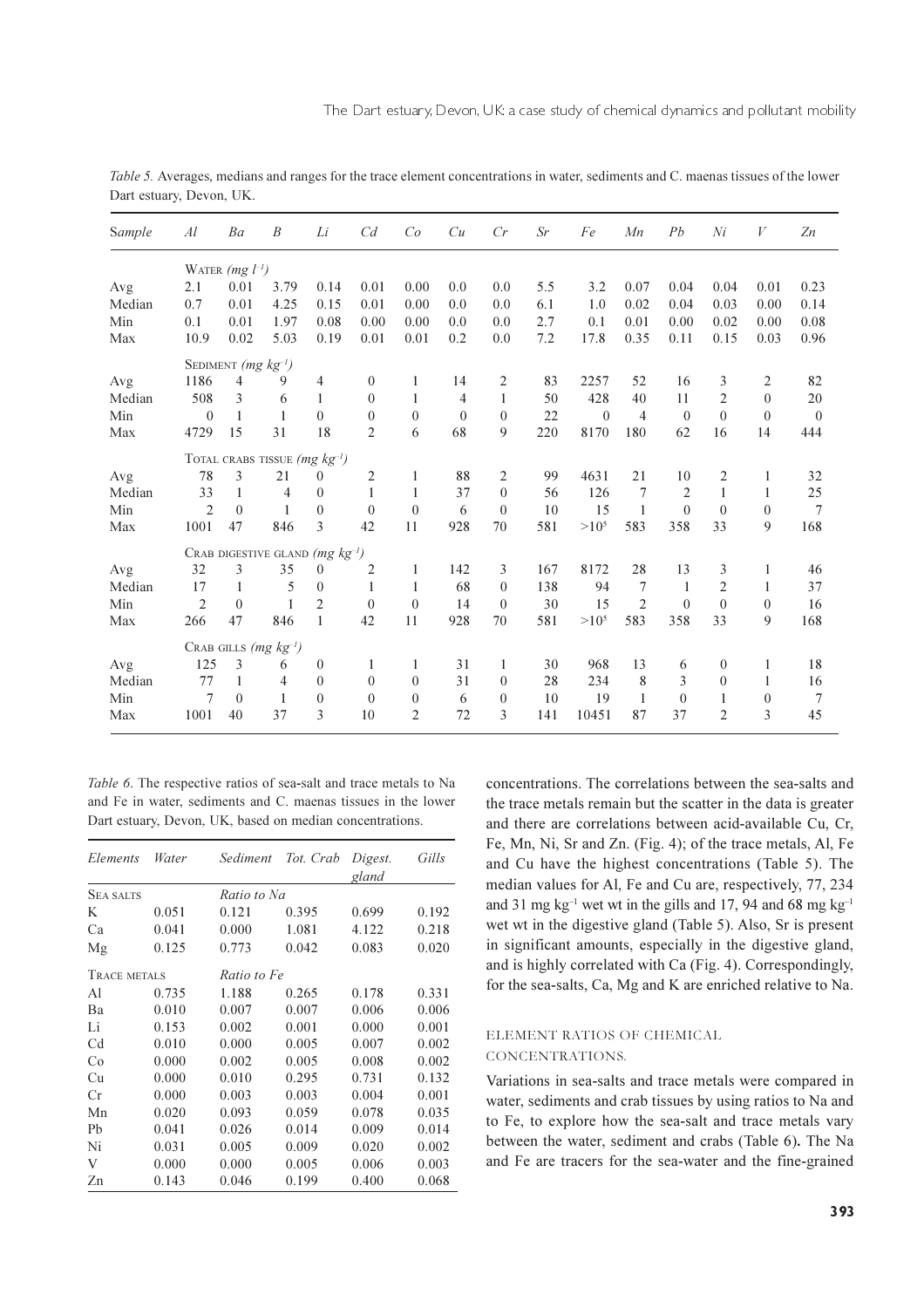sediments, respectively. For the sea-salts, K and Mg were enriched in the sediments, probably due to leaching from K- and Mg-bearing clays and other mineral phases. Mg concentrations in crab tissues were low relative to the water and the sediment, while concentrations of K and Ca were high, especially in the digestive gland of crab tissues. Concentrations of Ca were two and five orders of magnitude higher in the digestive gland and in the gills, respectively. In addition, the K/Na ratio was three times higher in the sediments than in the water. The corresponding values in the crabs are four and 12 times higher in the gills and the digestive gland, respectively. The trace metal ratios to Fe indicate increased metals concentrations in the crab tissues relative to the water and sediments; Co and Cu concentrations were four and 73 times higher. The ratios of trace metals to Fe for Al, Li and Pb are low.

# **Discussion**

Species diversity varies considerably within the Dart estuary (Davies, 1991). The particularly high species richness and abundance in biomass reflected a balanced healthy ecosystem at Sugary Cove, Site 5. In contrast, species diversity and biomass were particularly low at the Pier (Site 3) due to extensive mooring, passenger ferry transport, crabbing and other recreational activities (EA, 1997; 1999; Ley, 2000; Allen, 2001). Few species dominated at sites 1, 2 and 4 and were therefore highly adapted to the changing and harsh estuarine environment.

#### THE DYNAMICS OF CHEMICALS IN THE WATER OF THE LOWER DART ESTUARY

Estuarine environments are highly dynamic with huge subdaily tidally induced changes in flow, sea-salt and suspended sediment concentrations, with associated mobilisation of trace metals and other chemicals (Mattiessen and Law, 2002; Priestley and Thain, 2003; Thain et al., 2004). In this study, wide ranges in total acid-available concentrations occurred in the water, sediments and crab tissues, with strong correlations for the sea-salts and many trace metals. The average concentrations of sea-salts decreased with distance from the river entrance, but there were large variations in concentration around the mean. The study was undertaken at the start of low water during spring tides in April 2004 when dense saline water flooded the Dart estuary for 6.7 hrs and then an ebb tide, which lasted 5.7 hrs. This would have contributed to an increased sea-salt component in the water at the beginning of the low spring tide, especially at sites in the seaward end of the estuary. The markedly lower Na and Cl concentrations at Warfleet were associated with

greater dilution from a nearby freshwater input which is adjacent to the boat slipway in the Cove and enters the Dart at right-angles to the main water flow in the estuary.

Several trace metals, including Co, Cu, Mn and V, were bound to Fe and Al oxides in particulate matter; and in places there was contamination from Pb. Ni and Zn. The concentrations of sea-salt and sediment-associated components in the water fluctuate with changing physicochemical factors in the water column. Prior to the sampling, strong winds and increased wave action led to considerable mixing in the water column, and increased turbulent flow and shear along the riverbed in the lower Dart estuary. Under such conditions, sediments were mobilised into suspension, which generally leads to increased bioavailability (Schuwerack et al., 2001; Matthiessen and Law, 2002; Westrich and Förstner, 2005).

#### THE DYNAMICS OF CHEMICALS IN THE SEDIMENTS OF THE DART ESTUARY

Analyses of sediments and specifically sediment cores, play an important part in the risk assessment of aquatic pollution, and provide a historical record of various impacts on aquatic systems by indicating both the natural and anthropogenic inputs of substances over time (Westrich and Forstner, 2005). The sediments provide historic or secondary pollutant sources, which become mobilised at the water/sediment interface during the combined action of storms and waves (Schuwerack et al., 2001; Waeles et al., 2005; Westrich and Förstner, 2005). The present study shows high concentrations of chemicals associated with the suspended and bottom sediments. Many of the trace metals are strongly correlated with each other. In rivers and estuaries, sediments can become coated with micro-algal films/mats with different degrees of thickness according to the flow rate. Trace metals and other chemicals, adsorbed to these algal films and allochthonous particles, can become desorbed and re-suspended in the water column when wind energy is transferred into the water column. The variations are seasonal and affect bioavailability (Schuwerack et al., 2001; Matthiessen and Law, 2002; Waeles et al., 2005; Westrich and Förstner, 2005).

The spatial variability in the sea-salt component of the sediments is linked to the proportion of fine-grained sediments within the total sediment; this is greater near the mouth of the River Dart because the mean grain diameter was found to be correlated negatively with distance from the head of the estuary (Kelly, 1982; Lakhan et al., 2003). Increased wave action over shallow estuarine and coastal waters alters the wave-induced flow and thus the shear. It also changes the near-bed wave orbital diameter and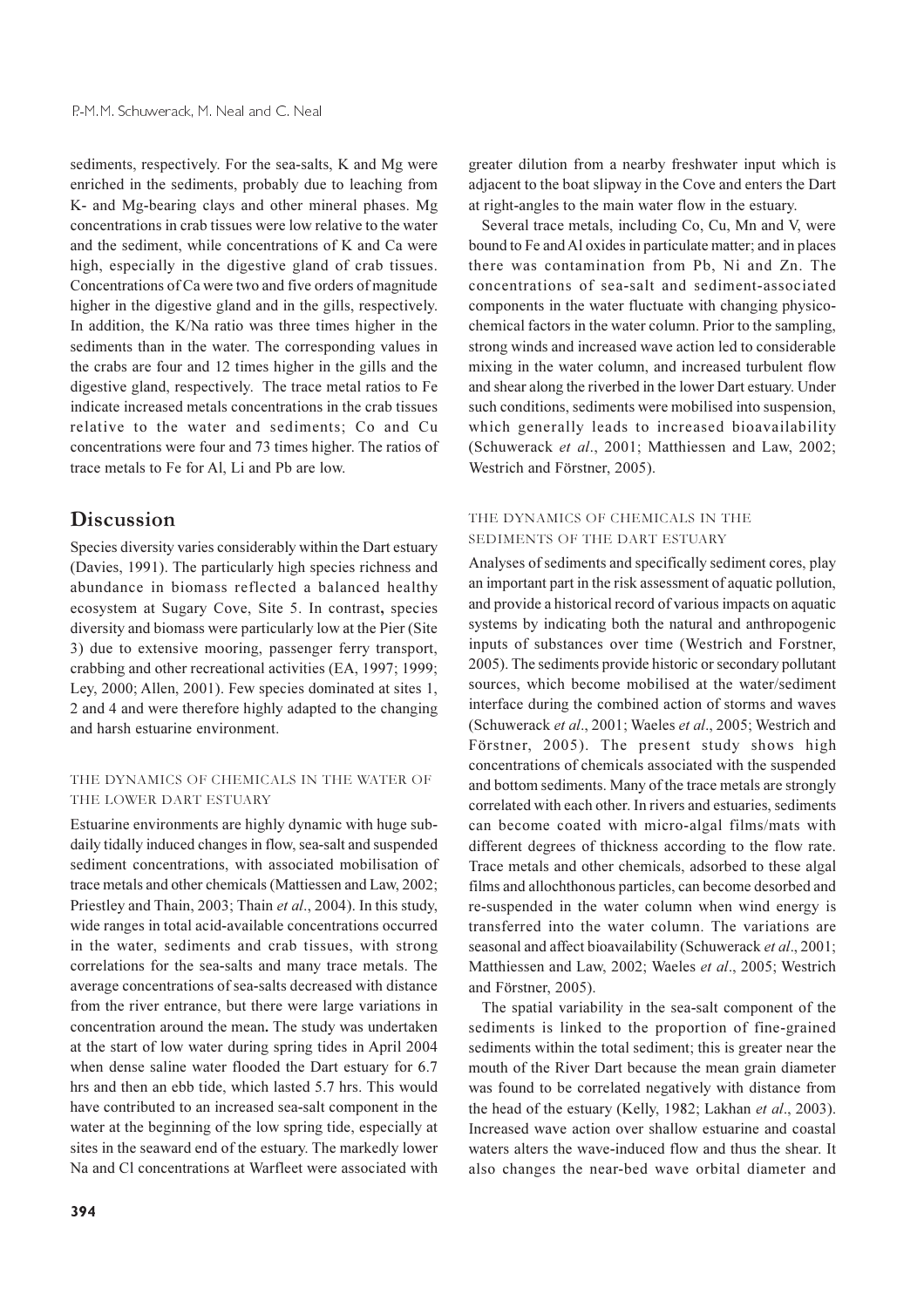sediment transport and thus influences the mobilisation of sediments, their spatial distribution (Davies and Thorne, 2002) and adsorbed trace metal concentrations (Zhou et al., 2004; Westrich and Förstner, 2005).

Overall, the total acid-available concentrations in the Dart estuary are linked to the proportion of fine-grained components within the water column and the sediment. In areas of reduced tidal flow, sediments often develop into trace metal sinks at the micro-scale (Kelly, 1982; Lakhan et al., 2003; Matthiessen and Law, 2002; Wu et al., 2005), from which multiple pollutants with diverse concentrations become bioavailable due to increased shear at the water sediment interface at high tide.

# THE RELATIONSHIP BETWEEN CHEMICAL CONCENTRATIONS IN GILL AND DIGESTIVE GLAND TISSUES OF C. MAENAS AND IN WATER **AND SEDIMENTS**

The gills of benthic macro-invertebrates are a suitable bioindicator for short-term elevated trace metal concentrations in water (Warwick 1986, 1993; Schuwerack, 2002), because of the site fidelity of these benthic feeders (Gray et al., 1990; Warwick, 1993). Trace metals in water become adsorbed and incorporated into lamellar crystal deposits and increase in thickness on the gill cuticle with increasing metal concentration in suspension (Schuwerack and Lewis, 2003a). Long-term low-level pollution in the water column/ sediment and uptake through diet may lead to elevated concentrations of trace metals in benthic invertebrates. These may bind to proteins, such as metallothionein, in the hepatic cytosol (Engel and Brouwer, 1987; Depledge and Rainbow, 1990; Schuwerack, 2002; Schuwerack et al., in press) and become incorporated into P/Ca granules of the digestive gland, the storage organ for trace metals (Mason and Jenkins,

1995; Schuwerack and Lewis, 2003b). In the present study, most major and trace elements in the gills and digestive gland tissues behaved similarly to those in the sediments of the lower Dart estuary. This indicates not only that their uptake is linked predominantly to the diet of the crabs but also that elevated metal concentrations in the water originate in the sediments. An increased chemical concentration, such as Al, associated with the gills as opposed to the digestive gland, is indicative of a pollutant assault in situ as opposed to a dietary uptake. The major and minor trace element concentrations showed higher variations in the crabs than in the water and sediments. As the crabs' diet is linked closely to the sediments, the variations in total acid-available concentrations in the tissues of the crabs reflect the heterogeneity in the sediments (Watzkin et al., 1997). Concentrations of some metals, including Al, Fe and Cu were considerably higher in the gill than in digestive gland tissues and this is linked to an *in situ* exposure through mobilised sediments and pollutants. The highest Na, K, Ca, Mg, Sr, Mn, Co, Zn, V, Cd, Cr, Ni and Pb concentrations in the digestive gland of a female at the Pier were associated with varying concentrations of metals adsorbed to microalgal mats and heterogeneous sediments and associated diet. High trace metal concentrations were found in the sediments at Warfleet, the Pier and Noss Marina. Copper in particular is found in antifouling paint that is used regularly at the Pier and Noss Marina.

Environmental stress can also induce the moult cycle of crabs, which may lead to changing partitioning of essential (Cu and Ca) and non-essential (Al and Pb) metals in the gill tissues to the exoskeleton (Taylor and Anstiss, 1999; Schuwerack, 2002). The moult cycle in C. maenas seems to be sex-specific in terms of timing for the Dart: the moults occur in May for the males and in June for the females (Ley, 2000). This may well have affected the variability in trace

Table 7. Ratios of trace elements to Fe in sediments of the lower Dart estuary and Eastern UK rivers as collected within the LOIS programme and related research (Neal and Robson, 2000; Neal and Davies, 2003).

| Trace     | DART ESTUARY | <b>EASTERN UK RIVERS</b> |       |              |            |
|-----------|--------------|--------------------------|-------|--------------|------------|
| Element   |              | All rivers               | Rural | Agricultural | Industrial |
| A1        | 1.188        | 0.219                    | 0.276 | 0.172        | 0.186      |
| Ba        | 0.007        | 0.070                    | 0.091 | 0.018        | 0.031      |
| <b>Cr</b> | 0.003        | 0.003                    | 0.002 | 0.001        | 0.004      |
| Co        | 0.002        | 0.001                    | 0.001 | 0.000        | 0.000      |
| Cu        | 0.010        | 0.014                    | 0.019 | 0.012        | 0.015      |
| Pb        | 0.026        | 0.025                    | 0.038 | 0.009        | 0.011      |
| Mn        | 0.093        | 0.174                    | 0.206 | 0.091        | 0.095      |
| Ni        | 0.005        | 0.009                    | 0.009 | 0.007        | 0.007      |
| Zn        | 0.046        | 0.093                    | 0.141 | 0.031        | 0.037      |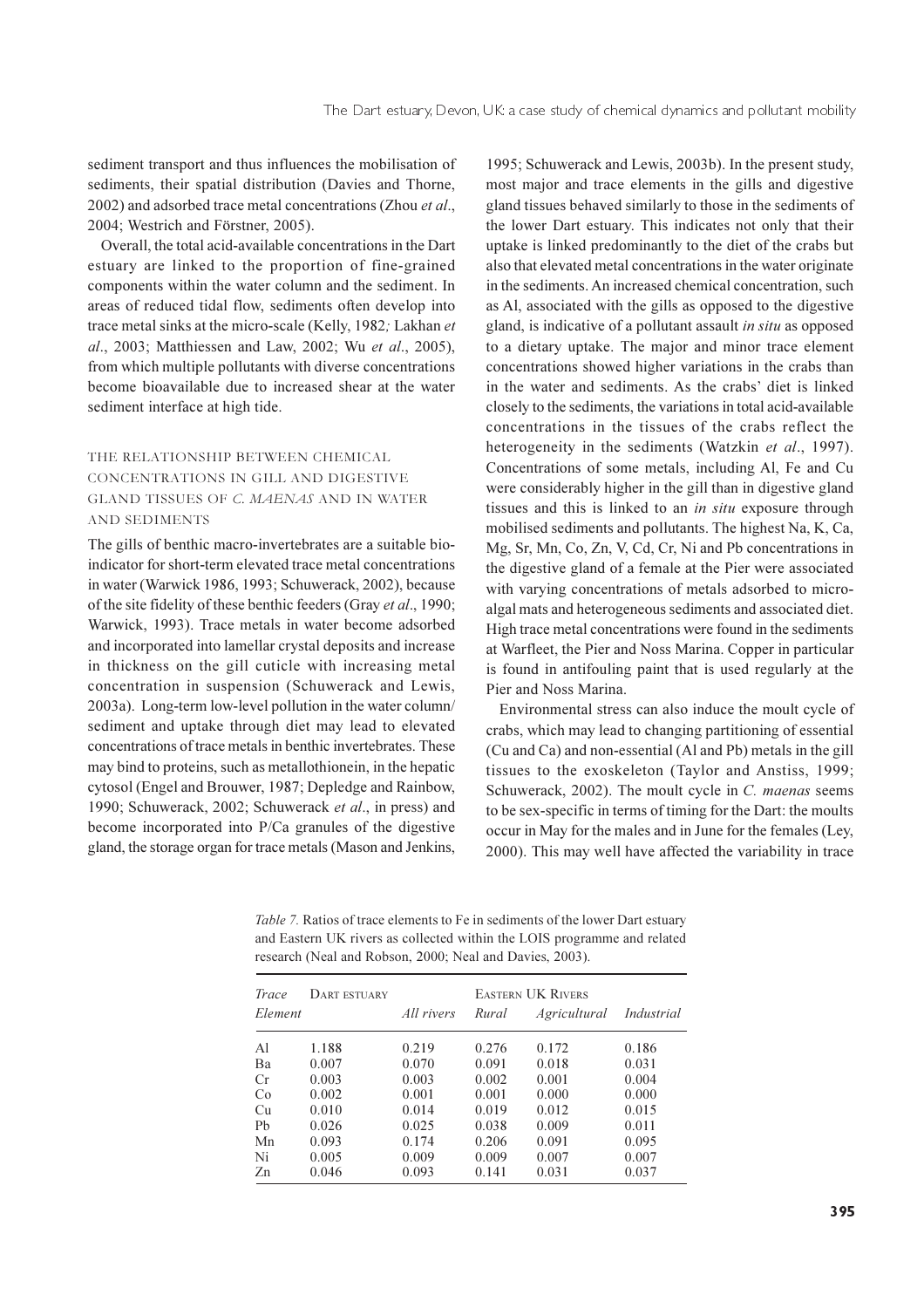metal concentrations between male and female crabs during the study period. Furthermore, in crustacea, high concentrations of Cu are associated with the oxygen-binding protein, haemocyanin (Taylor and Anstiss, 1999). With increased metal concentrations in the water column, crystal deposits on the cuticle of the gill lamellae lead to decreased O<sub>s</sub> uptake and ion exchange and subsequent respiratory impairment and increased levels of haemocyanin and Cu in gill tissues in crabs. This has been observed in the freshwater crab Potamonautes warreni; respiratory impairment has also been observed in *Cancer pagurus* when exposed to waterborne Cu and Zn (Spicer and Weber, 1992; Schuwerack, 2002; Schuwerack et al., in press).

#### THE RIVER DART ESTUARY COMPARED OTHER UK RIVERS AND EARLIER STUDIES OF THE DART

When the data are normalised to Fe (Table 7), the acidavailable particulate concentrations in the sediments of the Dart estuary are similar to those for many UK rivers, except for Al in which the Dart is enriched due to the nature of the bedrock geology. The highest Pb/Fe ratios are found for the rural eastern UK rivers, linked to historic mining activity and contamination of the floodplain, especially that of the River Swale. In this sense, the Dart sediments are also perhaps moderately enriched.

The Environment Agency classifies much of the Dart River as good or very good in terms of biological and chemical characteristics (EA; 1997; Allen, 2001); failure to meet river quality objectives on several stretches of the river has been attributed either to low pH, diffuse pollution from agricultural practices and/or emissions from sewage outfalls. The majority of pollution incidents recorded by the EA in the catchment area is thought to originate from fishing or agricultural practices. Screened sewage, previously discharged into the Dart estuary from Dartmouth and Kingswear has been redirected inland to a new treatment works on a brown field site at Old Mill Creek (South West Waters, 2002). However, this will not rid the Dart estuary of historically elevated concentrations of trace metals in the sediments (Schuwerack, 1994). Over the past thirty years, the lower Dart has become highly favoured by tourists and yacht-owners during spring, summer and autumn holiday periods. Regularly, boat owners tie up at the pier sampling site of this study to coat their yachts with antifouling, which ensures sediment enrichment of chemicals, including Cu and Al, especially near to the Dartmouth Pier. The lower concentrations in sea salts at Warfleet reflect a freshwater outflow from the beach/slipway and this resulted in increased suspended trace metals in the water at this site.

# Wider comment

Limited information is available on how the meteorological, geological, physical and chemical oceanographic processes interact and affect estuarine biota. Greater emphasis is required to comprehend the dynamics of contaminant mobility in estuarine and coastal marine water, rather than relying on fixed temporal and spatial measurements. Further, there is great need for a more holistic understanding about ecosystem dynamics and their sustainability. Meteorological factors, such as increased wind action, may lead to increased wave action, turbulent mixing and shear at the river estuarine bed or in coastal regions. The study of sediment grain size distribution and sediment dynamics with mixing and shear at the water/sediment interface within individual estuaries and coastal regions will further aid the understanding of the mobilisation of contaminated particles, their re-suspension into the water column and their bioavailability.

This study provides an insight into trace metal distributions in the water and sediments and associated tissue concentrations in C. maenas in the Dart estuary. Most of the variability in chemical concentrations in the water, sediments and gill and digestive gland tissues of the crabs are linked to the sea salt and key metal oxides, including Fe-, Al-rich lithogenous material and a heterogeneous grain size in the sediments. Despite this simplicity, the great heterogeneity in the Dart estuary indicates the need for a more detailed examination of the complex interacting factors which cause the spatial and temporal changes in contaminant concentrations and their bioavailability.

# Acknowledgements

P.-M. M. Schuwerack thanks (a) Profs. Peter Jones, Samuel Luoma and Zed Mason for several relevant discussions, (b) Duncan Priestley, Ray Humphreys, Tim Robbins, Phillip Gibbons and Sir Jeffrey Newman for valuable information about the River Dart, (c) George Millar, and Gustel Planz and Paul Rampling for their moral support and (d) Damian Shirtcliff for his patience, friendship and support for this study.

#### References

- Allen, E., 2001. The Dart estuary: Impacts of Farming Techniques on water quality in the River. BSc Dissertation. University of Bournemouth, Bournemouth, UK.
- Attrill, M.J. and Depledge, M.H., 1997. Community and population indicators of ecosystem health: targeting links between levels of biological organisation. *Aquat. Toxicol.*, 38.  $183 - 197$ .
- Bryan, G.W., 1979. Bioaccumulation of marine pollutants. Phil. Trans. Roy. Soc. Lond., B, 286, 483-505.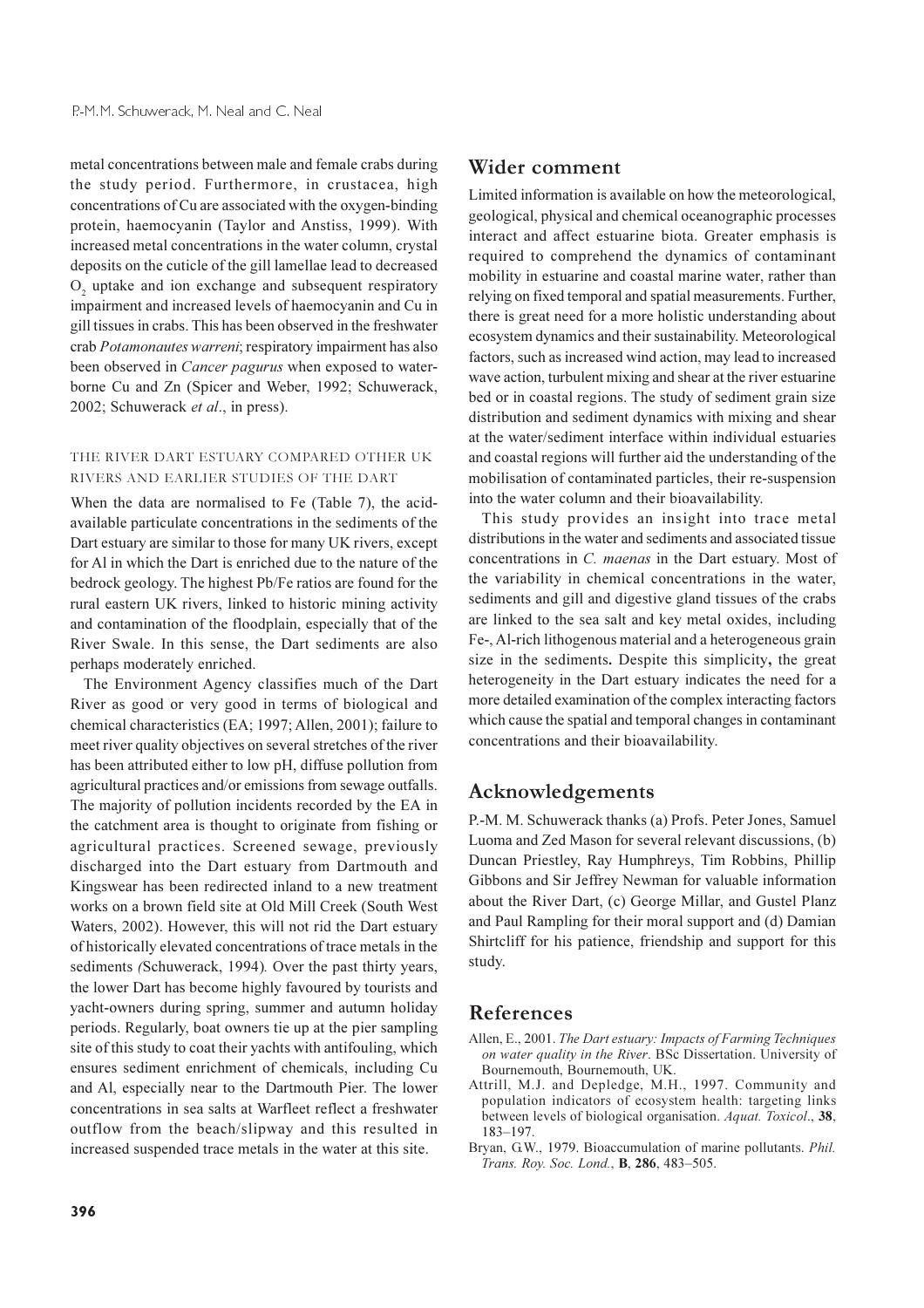- Bryan, G.W. and Langston, W.J., 1992. Bioavailability, accumulation and effects of heavy metals in sediments with special reference to United Kingdom estuaries: a review. Environ. Pollut., 76, 89-131.
- Davies, A.G. and Thorne, P.D., 2002. 1DV-Model of sand transport by waves and currents in the rippledbed regime. In: Coastal engineering 2002, Proc. 28<sup>th</sup> Intl. Conf. World Scientific, Singapore. Held July 7-12, 2002, Cardiff, Wales, UK.
- Davies, J., 1991. Marine Nature Conservation Review. Benthic marine ecosystems: a review of current knowledge for Great Britain and the North-east Atlantic. Part 2. Reviews within MNCR Coastal Sectors, Chpt. 8 Western Channel.
- Depledge, M.H. and Rainbow, P.S., 1990. Models of regulation and accumulation of trace metals on marine invertebrates. Comp. Biochem. Physiol., 97C, 1-7.
- Duff, P. McL. D., 1992. Economic geology. In: Geology of England and Wales, P. McL. D. Duff and A.J. Smith (Eds.), Geol. Soc. Lond. 589-637.
- EA, 1997. Dart Consultation Report, June 1997. Environment Agency, Exeter, UK.
- EA, 1998. River Dart Action Plan, July 1998. Environment Agency South West Region, Exeter, UK.
- EA, 1999. The state of the environment of England and Wales: Coasts. Environment Agency, Bristol, UK.
- EA, 2005. Environmental Water Quality Standards (NR341). Environment Agency, Bristol, UK.EA, 1999.
- Eisler, R., 1987. Mercury hazards to fish, wildlife and invertebrates: a synoptic review. US Fish. Wildlife Serv. Biol. Rpt. 85, 1-10.
- Engel, D.W. and Brouwer, M., 1987. Metal regulation and moulting in the blue crab: Callinectes sapidus: metallothionein function in metal metabolism. Biol. Bull., 173, 239-251.
- Engel, D.W., Sunda, W.G. and Fowler, B.A., 1981. Factors affecting trace metal uptake and toxicity to estuarine organisms. I. Environmental Parameters. In: Biological Monitoring of marine pollutants, F.J.Vernberg, A.Calabrese, F.P.Thurberg and W.B.Vernberg, (Eds.), Academic Press, New York, USA.
- Gray, J.S., Clarke, K.R., Warwick, R.M. and Hobbs, G., 1990. Detection of initial effects of pollution on marine benthos: an example from the Ekofisk and Eldfisk oilfields. North Sea. Mar. Ecol. Prog. Ser., 66, 285–299.
- Gueiros, B.B., Machado, W., Lisboa Filho, S.D. and Lacerda, L.D., 2003. Manganese behaviour at the Sediment water interface in a mangrove dominated area in Sepetiba Bay, SE Brazil. J. Coastal Res., 19, 550-559.
- IH, 1998. Hydrological Data UK: Hydrometric register 1991-95. Centre for Ecology and Hydrology, Wallingford, UK. 207pp.
- Kelly, T.D., 1982. A geochemical survey of the sediments of the river Dart. MSc Thesis. Dept. Marine Science, Plymouth Polytechnic, Plymouth, UK.
- Kuo, A.Y., Byrne, R.J., Hyer, P.V.. Ruzecki, E.P. and Brubacker, J.M., 1990. Practical application of theory for tidal intrusion fronts. J. Waterw. Port Coast. Oc.-ASCE, 116, 341-351.
- Lakhan, V.C., Cabana, K. and LaValle, P.D., 2003. Relationship between grain size and heavy metals in sediments from beaches along the coast of Guyana. J. Coastal Res., 19, 600-608.
- Leung, K.M.Y. and Furness, R.W., 2000. Effects of animal size on concentrations of metallothionein and metals in periwinkles Littorina littorea collected from the Firth of Clyde, Scotland. Mar. Pollut. Bull., 39, 126-136.
- Ley, S., 2000. The Dart estuary: A critical assessment of crab trapping activities and associated management options with the regards to the shore crab Carcinus maenas. BSc Dissertation, University of Bournemouth, Bournemouth, UK.
- Linville, R.G., Luoma, S. N., Cutter, L. and Cutter, G. A., 2002. Increased selenium threat as a result of invasion of the exotic bivalve Potamocorbula amurensis into the San Francisco Bay-Delta. Aquat. Toxicol., 57, 51–64.
- Long, J.L.A., House, W.A., Parker, A. and Rae, J.E., 1998. Microorganics associated with sediments in the Humber Rivers. Sci. Total Envir., 210/211, 229-253.
- Mason, A.Z. and Jenkins, K.D., 1995. Metal Detoxification in aquatic organisms. In: Metal speciation and bioavailability in aquatic systems, A.Tessier and D.R.Turner (Eds.) Volume 3 in JUPAC series of analytical and physical chemistry of environmental systems. Wiley, New York, USA.
- Matthiessen, P. and Law, R.J., 2002. Contaminants and their effects on estuarine and coastal organismsin the United Kingdom in the late twentieth century. Environ. Pollut., 120, 739-757.
- Neal, C., 2001. The water quality of eastern UK rivers: the study of a highly heterogeneous environment. In: Land Ocean Interaction: measuring and modelling fluxes from river basins to coastal seas, D.A. Huntley, G.J.L. Leeks and D.E. Walling (Eds.), IWA Publishing, London, UK. 69-104.
- Neal, C., 2003. Surface and groundwater quality and health, with a focus on the United Kingdom. In: Geology and Health, closing the gap, H.Skinner and A.R.Berger (Eds.), Oxford University Press, New York, USA. 87-94.
- Neal, C. and Robson, A.J., 2000. A summary of river water quality data collected within the Land Ocean Interaction Study: core data for Eastern UK rivers draining to the North Sea. Sci. Total Envir., 251/252, 585-665.
- Neal, C. and Davies, H., 2003 Water quality fluxes for eastern UK rivers entering the North Sea: a summary of information from the Land Ocean Interaction Study (LOIS). Land Ocean Interaction: Processes, Functioning and Environmental Management: a UK Perspective. Sci. Tot. Envir., 314/316, 821-882.
- Neal, C., Smith, C.J., Jeffery, H.A., Jarvie, H.P. and Robson, A.J., 1996. Trace element concentrations in the major rivers entering the Humber estuary, N. E. England. J. Hydrol., 182, 37-64.
- Neal, C., Robson, A.J., Jeffery, H.A., Harrow, M.L., Neal, M., Smith, C.J. and Jarvie, H.P., 1997. Trace element interrelationships for the Humber rivers: inferences for hydrological and chemical controls. (Special Issue) Sci. Total Envir., 194/  $195.321 - 343.$
- Newman, M.C., Roberts, Jr., M.H. and Hale, R.C., 2002. Coastal and Estuarine Risk Assessment. Lewis Publishers, Boca Raton, FL USA
- Paarlberg, A.J., Knaapen, M.A.F., de Vries, M.B., Hulscher, S.J.M.H. and Wang, Z.B., 2005. Biological influences on morphology and bed composition of an intertidal flat. Estuar. Coast. Shelf Sci., 54, 577-590.
- Parret, A., 1998. Pollution impacts in North Sea fish stocks. Report for WWF-UK. Ref. 96-083. 122pp.
- Priestley, A.D. and Thain, R.H., 2003. Water column variability at an estuarine mouth: implications for multibeam sonar surveys. Proc 3rd Int. Conference on High Resolution Surveys in Shallow Water, Sydney, Australia.
- Schlekat, C.E., Lee, B.G. and Luoma, S.N., 2002. Dietary metal exposure and toxicity by aquatic organisms: Implications for ecological risk assessment. In: Coastal and Estuarine Risk Assessment, M. Newman (Ed.), Lewis Publishers, Boco Raton, FL, USA. 151-188.
- Schratzberger, M., Gee, J.M., Rees, H.L., Boyd, S.E. and Wall, C.M., 2000. The structure and taxonomic composition of sublittoral meiofauna assemblages as an indicator of the status of marine environments. J. Mar. Biol. Assn. UK., 80, 969-980.